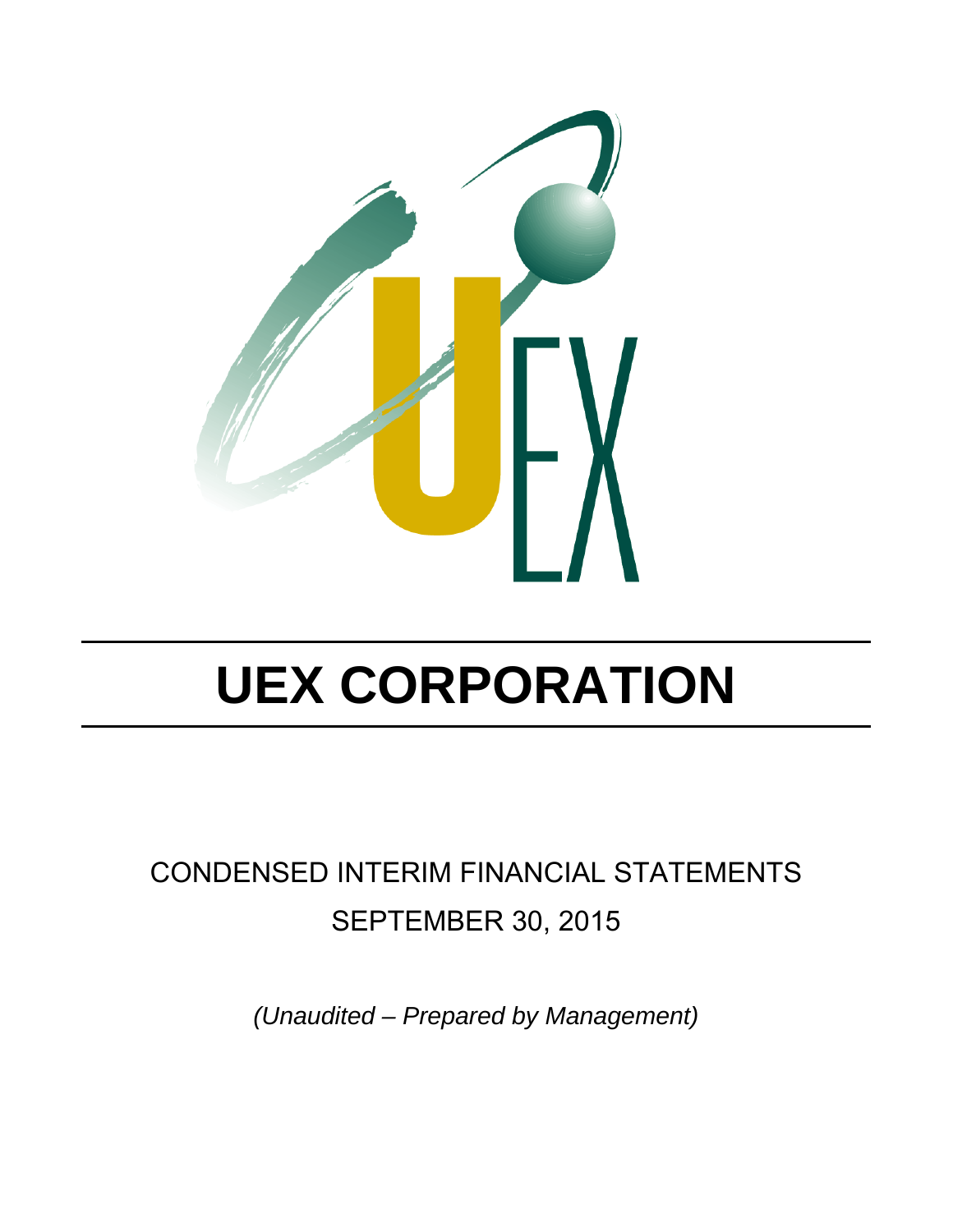

 Suite 1700 - 750 West Pender Street, Vancouver, BC V6C 2T8 PH: (604) 669-2349 FAX: (604) 669-1240 uex@uex-corporation.com

### **NOTICE OF NO AUDITOR REVIEW OF CONDENSED INTERIM FINANCIAL STATEMENTS**

Under National Instrument 51-102, Part 4, subsection 4.3(3), if an auditor has not performed a review of the interim financial statements, they must be accompanied by a notice indicating that the financial statements have not been reviewed by an auditor.

The accompanying unaudited condensed interim financial statements of the Company have been prepared by and are the responsibility of the Company's management.

The Company's independent auditor has not performed a review of these condensed interim financial statements in accordance with the standards established by the Canadian Institute of Chartered Accountants for a review of interim financial statements by an entity's auditor.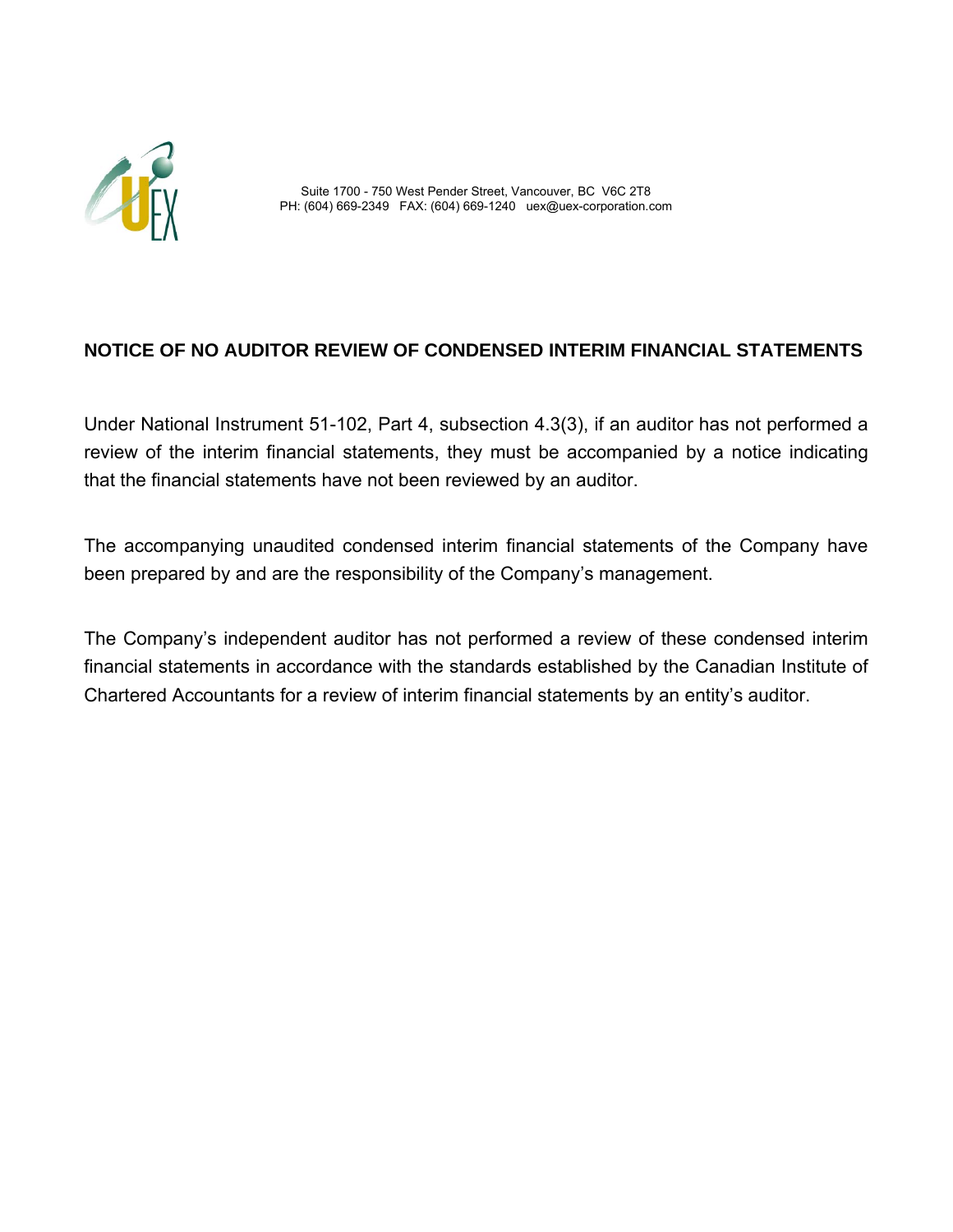Condensed Interim Balance Sheets (Unaudited - Prepared by Management)

|                                                                                                                                                               | <b>Notes</b>                               | September 30<br>2015                                               | December 31<br>2014                                                 |
|---------------------------------------------------------------------------------------------------------------------------------------------------------------|--------------------------------------------|--------------------------------------------------------------------|---------------------------------------------------------------------|
| <b>Assets</b>                                                                                                                                                 |                                            |                                                                    |                                                                     |
| <b>Current assets</b><br>Cash and cash equivalents<br>Amounts receivable<br>Prepaid expenses<br>Investments - current portion                                 | 3<br>4<br>5<br>7(vi), 8, 14                | \$<br>6,569,162<br>83,767<br>177,656<br>143                        | \$<br>9,321,596<br>141,170<br>106,540                               |
|                                                                                                                                                               |                                            | 6,830,728                                                          | 9,569,306                                                           |
| <b>Non-current assets</b><br>Equipment<br>Mineral properties<br>Investments                                                                                   | 6<br>7<br>7(vi), 8, 14                     | 224,948<br>159,609,624<br>3,589                                    | 111,885<br>155,240,363<br>22,187                                    |
| <b>Total assets</b>                                                                                                                                           |                                            | \$166,668,889                                                      | \$164,943,741                                                       |
| <b>Liabilities and Shareholders' Equity</b><br><b>Current liabilities</b><br>Accounts payable and other liabilities<br><b>Non-current liabilities</b>         | 9                                          | \$<br>991,183                                                      | 1,322,439<br>\$                                                     |
| Deferred tax liability                                                                                                                                        | 10                                         | 10,350,569                                                         | 10,063,649                                                          |
| <b>Total liabilities</b><br>Shareholders' equity<br>Share capital<br>Share-based payments reserve<br>Accumulated other comprehensive income (loss)<br>Deficit | 11(b)<br>11(c)                             | 11,341,752<br>180,389,814<br>2,990,754<br>(22,706)<br>(28,030,725) | 11,386,088<br>177,542,611<br>2,787,954<br>(9,082)<br>(26, 763, 830) |
|                                                                                                                                                               |                                            | 155,327,137                                                        | 153,557,653                                                         |
| Total liabilities and shareholders' equity                                                                                                                    |                                            | \$166,668,889                                                      | \$164,943,741                                                       |
| Nature and continuance of operations<br>Commitments<br>Subsequent events                                                                                      | 1<br>7(iv)(vi)(viii), 12<br>7(v)(vi)(viii) |                                                                    |                                                                     |

See accompanying notes to the unaudited condensed interim financial statements.

Approved on behalf of the Board and authorized for issue on November 9, 2015.

| "signed"          |          | "signed"         |          |
|-------------------|----------|------------------|----------|
|                   | Director |                  | Director |
| Roger M. Lemaitre |          | Emmet A. McGrath |          |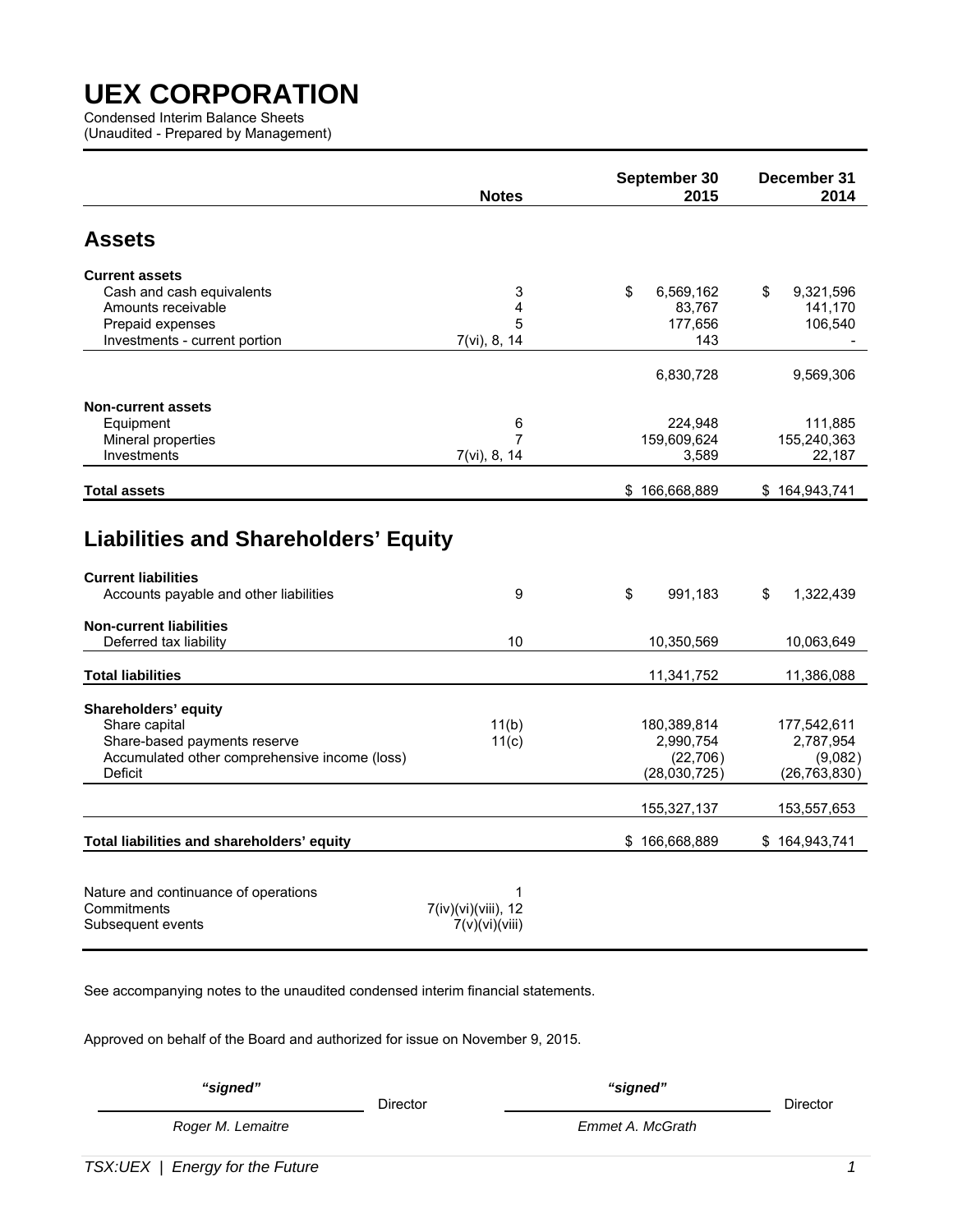Condensed Interim Statements of Operations and Comprehensive Loss (Unaudited - Prepared by Management)

|                                                                           |                | Three-month period ended |                  | Nine-month period ended |             |    |              |
|---------------------------------------------------------------------------|----------------|--------------------------|------------------|-------------------------|-------------|----|--------------|
|                                                                           |                |                          | September 30     |                         |             |    | September 30 |
|                                                                           | <b>Notes</b>   | 2015                     | 2014             |                         | 2015        |    | 2014         |
| <b>Revenue</b>                                                            |                |                          |                  |                         |             |    |              |
| Interest income                                                           | $11(d)$ \$     | 26,993                   | \$<br>29,358     | \$                      | 85,762      | \$ | 96,739       |
| <b>Expenses</b>                                                           |                |                          |                  |                         |             |    |              |
| Bank charges and interest                                                 |                | 984                      | 1,115            |                         | 3,560       |    | 3,299        |
| Depreciation                                                              |                | 4,310                    | 3,601            |                         | 13,207      |    | 17,124       |
| Filing fees and stock exchange                                            |                | 2,778                    | 538              |                         | 81,609      |    | 112,472      |
| Legal and audit                                                           |                | 27,026                   | 15,597           |                         | 97,673      |    | 84,786       |
| Loss on disposal of equipment                                             |                |                          | 513              |                         | 577         |    | 513          |
| Maintenance                                                               |                | 32,647                   | 229              |                         | 38,621      |    | 365          |
| Office expenses                                                           | 16             | 81,163                   | 108,818          |                         | 331,079     |    | 302,626      |
| Project investigation                                                     |                | 6,232                    | 56,752           |                         | 19,221      |    | 90,054       |
| Rent                                                                      |                | 32,185                   | 31,126           |                         | 113,042     |    | 113,355      |
| <b>Salaries</b>                                                           |                | 189,151                  | 184,816          |                         | 571,645     |    | 478,451      |
| Share-based compensation                                                  | 11(c)          | 85,446                   | 78,122           |                         | 288,954     |    | 335,936      |
| Travel and promotion                                                      |                | 27,330                   | 18,141           |                         | 178,979     |    | 171,502      |
| Unrealized fair value loss (gain) on<br>held-for-trading financial assets | $7(v)$ , 8, 14 | (163)                    | (1,001)          |                         | 2,705       |    | 1,915        |
| Write-down of mineral properties                                          | 7(ii)          |                          |                  |                         |             |    | 10,425,937   |
|                                                                           |                | 489,089                  | 498,367          |                         | 1,740,872   |    | 12,138,335   |
| Loss before income taxes                                                  |                | (462,096)                | (469,009)        |                         | (1,655,110) |    | (12,041,596) |
| Deferred income tax recovery                                              | 10             | 98,507                   | 104,766          |                         | 276,176     |    | 3,158,070    |
| Loss for the period                                                       |                | (363, 589)               | (364, 243)       |                         | (1,378,934) |    | (8,883,526)  |
| Other comprehensive income (loss)                                         |                |                          |                  |                         |             |    |              |
| Available-for-sale financial assets                                       |                |                          |                  |                         |             |    |              |
| Net change in fair value                                                  | $7(v)$ , 8, 14 | (1,750)                  | 3,500            |                         | (15, 750)   |    | (8,750)      |
| Deferred income tax recovery<br>on change in fair value of                | 10             | 236                      | (473)            |                         | 2,126       |    | 1,181        |
| available-for-sale financial assets                                       |                |                          |                  |                         |             |    |              |
|                                                                           |                | (1, 514)                 | 3,027            |                         | (13, 624)   |    | (7, 569)     |
| <b>Comprehensive loss for the period</b>                                  |                | \$<br>(365, 103)         | \$<br>(361, 216) | \$                      | (1,392,558) | \$ | (8,891,095)  |
|                                                                           |                |                          |                  |                         |             |    |              |
| Basic and diluted loss per share                                          |                | \$<br>(0.001)            | \$<br>(0.002)    | \$                      | (0.006)     | \$ | (0.039)      |
| Basic and diluted weighted-average                                        |                |                          |                  |                         |             |    |              |
| number of shares outstanding                                              |                | 246,015,069              | 227,916,683      |                         | 240,776,974 |    | 227,864,966  |

See accompanying notes to the unaudited condensed interim financial statements.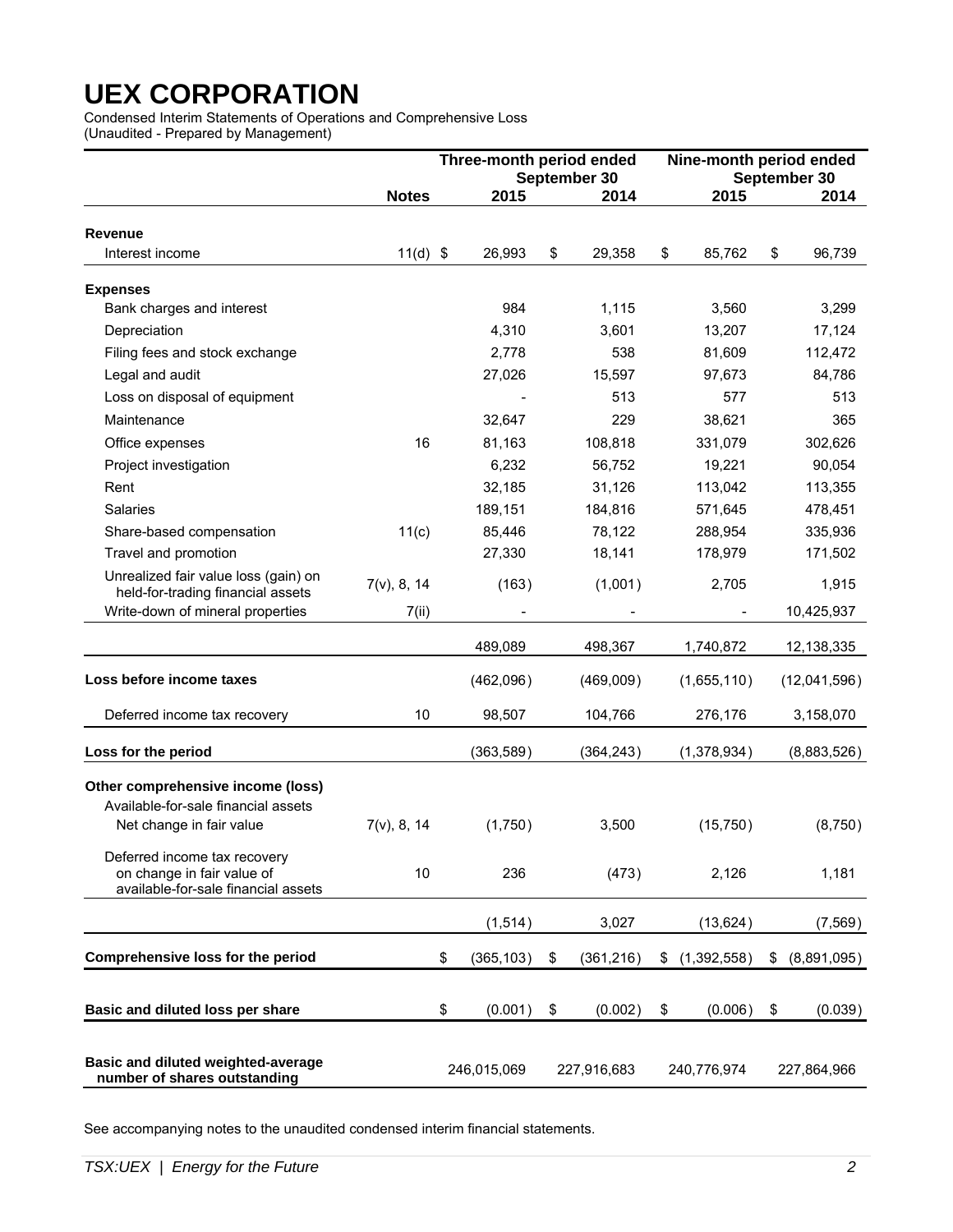Condensed Interim Statements of Changes in Equity

(Unaudited - Prepared by Management)

|                                                                                          | Number of<br>common<br>shares | <b>Share</b><br>capital | Share-based<br>payments<br>reserve | <b>Accumulated</b><br>other<br>comprehensive<br>income | <b>Deficit</b>               | Total                                  |
|------------------------------------------------------------------------------------------|-------------------------------|-------------------------|------------------------------------|--------------------------------------------------------|------------------------------|----------------------------------------|
| December 31, 2013                                                                        | 227,838,679                   | $$175,316,661$ \$       | 4,585,900                          | \$                                                     | \$(19,628,636)               | \$160,273,925                          |
| Loss for the period<br>Issued pursuant to<br>private placements<br>Share issuance costs  | 7,176,390                     | 3,085,848<br>(237, 426) |                                    |                                                        | (8,883,526)                  | (8,883,526)<br>3,085,848<br>(237, 426) |
| Value attributed to<br>flow-through premium on<br>issuance                               |                               | (681, 757)              |                                    |                                                        |                              | (681, 757)                             |
| Deferred income taxes<br>on share issuance costs<br>Other comprehensive<br>income (loss) |                               | 64,105                  |                                    |                                                        |                              | 64,105                                 |
| Fair value change in<br>AFS financial assets                                             |                               |                         |                                    | (8,750)                                                |                              | (8,750)                                |
| Deferred income tax recovery<br>- fair value change in<br>AFS financial assets           |                               |                         |                                    | 1,181                                                  |                              | 1,181                                  |
| Share-based payment<br>transactions                                                      |                               |                         | 369,263                            |                                                        |                              | 369,263                                |
| Transfer to deficit on expiry<br>of share purchase options                               |                               |                         | (797, 174)                         |                                                        | 797,174                      |                                        |
| <b>September 30, 2014</b>                                                                | 235,015,069                   | 177,547,431             | 4,157,989                          | (7, 569)                                               | (27, 714, 988)               | 153,982,863                            |
| Loss for the period<br>Share issuance costs                                              |                               | (6,602)                 |                                    |                                                        | (573, 455)                   | (573, 455)<br>(6,602)                  |
| Deferred income taxes<br>on share issuance costs<br>Other comprehensive<br>income (loss) |                               | 1,782                   |                                    |                                                        |                              | 1,782                                  |
| Fair value change in<br>AFS financial assets                                             |                               |                         |                                    | (1,750)                                                |                              | (1,750)                                |
| Deferred income tax recovery<br>- fair value change in<br>AFS financial assets           |                               |                         |                                    | 237                                                    |                              | 237                                    |
| Share-based payment<br>transactions                                                      |                               |                         | 154,578                            |                                                        |                              | 154,578                                |
| Transfer to deficit on expiry<br>of share purchase options                               |                               |                         | (1,524,613)                        |                                                        | 1,524,613                    |                                        |
| December 31, 2014                                                                        | 235,015,069                   | 177,542,611             | 2,787,954                          | (9,082)                                                | (26, 763, 830)               | 153,557,653                            |
| Loss for the period<br>Issued pursuant to<br>private placements<br>Share issuance costs  | 11,000,000                    | 3,300,000<br>(243, 558) |                                    |                                                        | (1,378,934)                  | (1,378,934)<br>3,300,000<br>(243, 558) |
| Value attributed to<br>flow-through premium                                              |                               | (275,000)               |                                    |                                                        |                              | (275,000)                              |
| on issuance<br>Deferred income taxes<br>on share issuance costs                          |                               | 65,761                  |                                    |                                                        |                              | 65,761                                 |
| Other comprehensive<br>income (loss)                                                     |                               |                         |                                    |                                                        |                              |                                        |
| Fair value change in<br>AFS financial assets<br>Deferred income tax recovery             |                               |                         |                                    | (15,750)                                               |                              | (15, 750)                              |
| - fair value change in<br>AFS financial assets                                           |                               |                         |                                    | 2,126                                                  |                              | 2,126                                  |
| Share-based payment<br>transactions                                                      |                               |                         | 314,839                            |                                                        |                              | 314,839                                |
| Transfer to deficit on expiry<br>and cancellation of share<br>purchase options           |                               |                         | (112,039)                          |                                                        | 112,039                      |                                        |
| September 30, 2015                                                                       | 246,015,069                   | $$180,389,814$ \$       | 2,990,754                          | \$                                                     | $(22,706)$ \$ $(28,030,725)$ | \$155,327,137                          |

See accompanying notes to the unaudited condensed interim financial statements.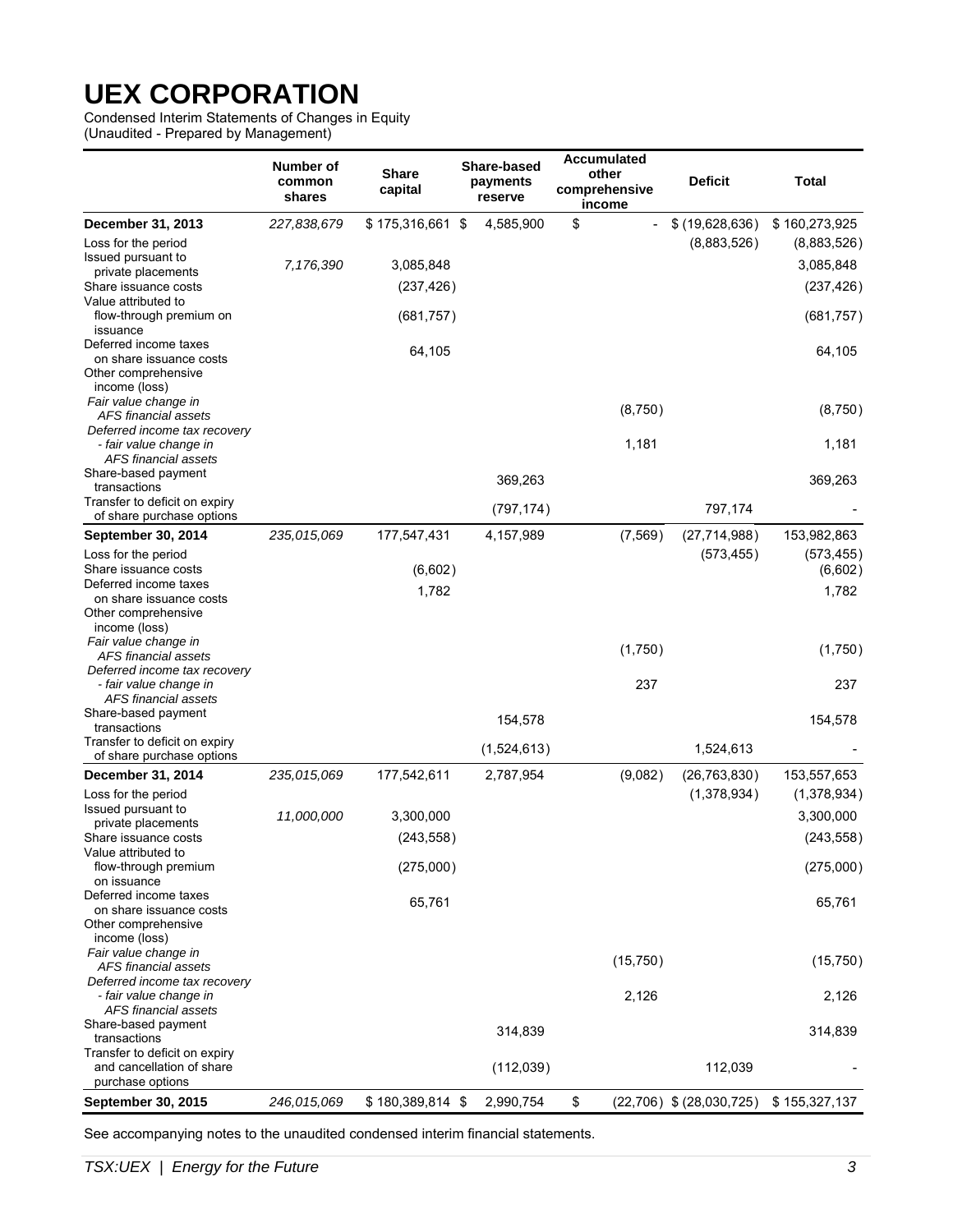Condensed Interim Statements of Cash Flows (Unaudited - Prepared by Management)

|                                                                                                                                                            |                | Three-month period ended                     | September 30                                  | Nine-month period ended<br>September 30            |    |                                                      |
|------------------------------------------------------------------------------------------------------------------------------------------------------------|----------------|----------------------------------------------|-----------------------------------------------|----------------------------------------------------|----|------------------------------------------------------|
|                                                                                                                                                            | <b>Notes</b>   | 2015                                         | 2014                                          | 2015                                               |    | 2014                                                 |
| Cash provided by (used for):                                                                                                                               |                |                                              |                                               |                                                    |    |                                                      |
| <b>Operating activities</b><br>Loss for the period                                                                                                         |                | \$<br>(363,589)                              | \$ (364,243)                                  | \$(1,378,934)                                      |    | \$ (8,883,526)                                       |
| Adjustments for:<br>Depreciation<br>Deferred income tax recovery<br>Interest income<br>Loss on disposal of equipment<br>Part XII.6 tax                     |                | 4,310<br>(98, 507)<br>(26, 993)              | 3,601<br>(104, 766)<br>(29, 358)<br>513       | 13,207<br>(276, 176)<br>(85, 762)<br>577<br>(940)  |    | 17,124<br>(3, 158, 070)<br>(96, 739)<br>513          |
| Share-based compensation<br>Unrealized fair value loss (gain) on<br>held-for-trading financial assets<br>Write-down of mineral properties                  | 7(ii)          | 85,446<br>(163)                              | 78,122<br>(1,001)                             | 288,954<br>2,705<br>$\overline{\phantom{a}}$       |    | 335,936<br>1,915<br>10,425,937                       |
| Changes in non-cash operating working capital<br>Amounts receivable<br>Prepaid expenses<br>Accounts payable and other liabilities                          |                | 11,436<br>36,605<br>16,014<br>(335, 441)     | 16,995<br>91,830<br>(27, 471)<br>(335, 778)   | 50,554<br>(71, 116)<br>(408, 131)<br>(1,865,062)   |    | 1,706<br>(7, 549)<br>(20, 916)<br>(1,383,669)        |
| <b>Investing activities</b><br>Interest received<br>Investment in exploration and evaluation assets<br>Purchase of equipment                               |                | 165<br>(843, 839)<br>(14, 279)<br>(857, 953) | 6,831<br>(347, 337)<br>(13,950)<br>(354, 456) | 92,812<br>(3,884,779)<br>(151, 847)<br>(3,943,814) |    | 180,225<br>(1, 245, 682)<br>(32, 459)<br>(1,097,916) |
| <b>Financing activities</b><br>Proceeds from common shares issued<br>Share issuance costs                                                                  | 11(b)<br>11(b) | $\overline{\phantom{a}}$                     | 3,085,848<br>(237, 426)<br>2,848,422          | 3,300,000<br>(243, 558)<br>3,056,442               |    | 3,085,848<br>(237, 426)<br>2,848,422                 |
| Increase (decrease) in cash and<br>cash equivalents during the period                                                                                      |                | (1, 193, 394)                                | 2,158,188                                     | (2,752,434)                                        |    | 366,837                                              |
| Cash and cash equivalents, beginning of period                                                                                                             |                | 7,762,556                                    | 7,530,565                                     | 9,321,596                                          |    | 9,321,916                                            |
| Cash and cash equivalents, end of period                                                                                                                   |                | \$6,569,162                                  | \$9,688,753                                   | \$<br>6,569,162                                    |    | \$9,688,753                                          |
| <b>Supplementary information</b><br>Non-cash transactions<br>Increase (decrease) in accounts payable and other                                             |                |                                              |                                               |                                                    |    |                                                      |
| liabilities relating to mineral property expenditures<br>Increase in other liabilities due to flow-through premium                                         |                | \$<br>(93, 173)                              | \$<br>(174, 834)<br>681,757                   | \$<br>432,858<br>275,000                           | \$ | 14,807<br>681,757                                    |
| Decrease in other liabilities due to extinguishment of<br>flow-through premium on renouncement                                                             |                |                                              |                                               | (630, 983)                                         |    |                                                      |
| Decrease (increase) in amounts receivable relating<br>to mineral property expenditures                                                                     |                | 937                                          | (2,903)                                       | 739                                                |    | (4,879)                                              |
| Non-cash share-based compensation included in<br>mineral property expenditures                                                                             |                | 7,121                                        | 7,222                                         | 25,885                                             |    | 33,327                                               |
| Fair value of shares and warrants received as partial<br>consideration for mineral property earn-in<br>(reduction in carrying value of mineral properties) |                |                                              |                                               |                                                    |    | (3,639)                                              |
| Depreciation included in mineral properties                                                                                                                |                | 10,621                                       | 3,013                                         | 25,000                                             |    | 38,075                                               |
| <b>Advance payments</b><br>Other liabilities include prepayments received for Black Lake<br>exploration, net of disbursements (see Notes 7(vi) and 9)      |                | 14,212                                       | 15,539                                        | 14,212                                             |    | 15,539                                               |

See accompanying notes to the unaudited condensed interim financial statements.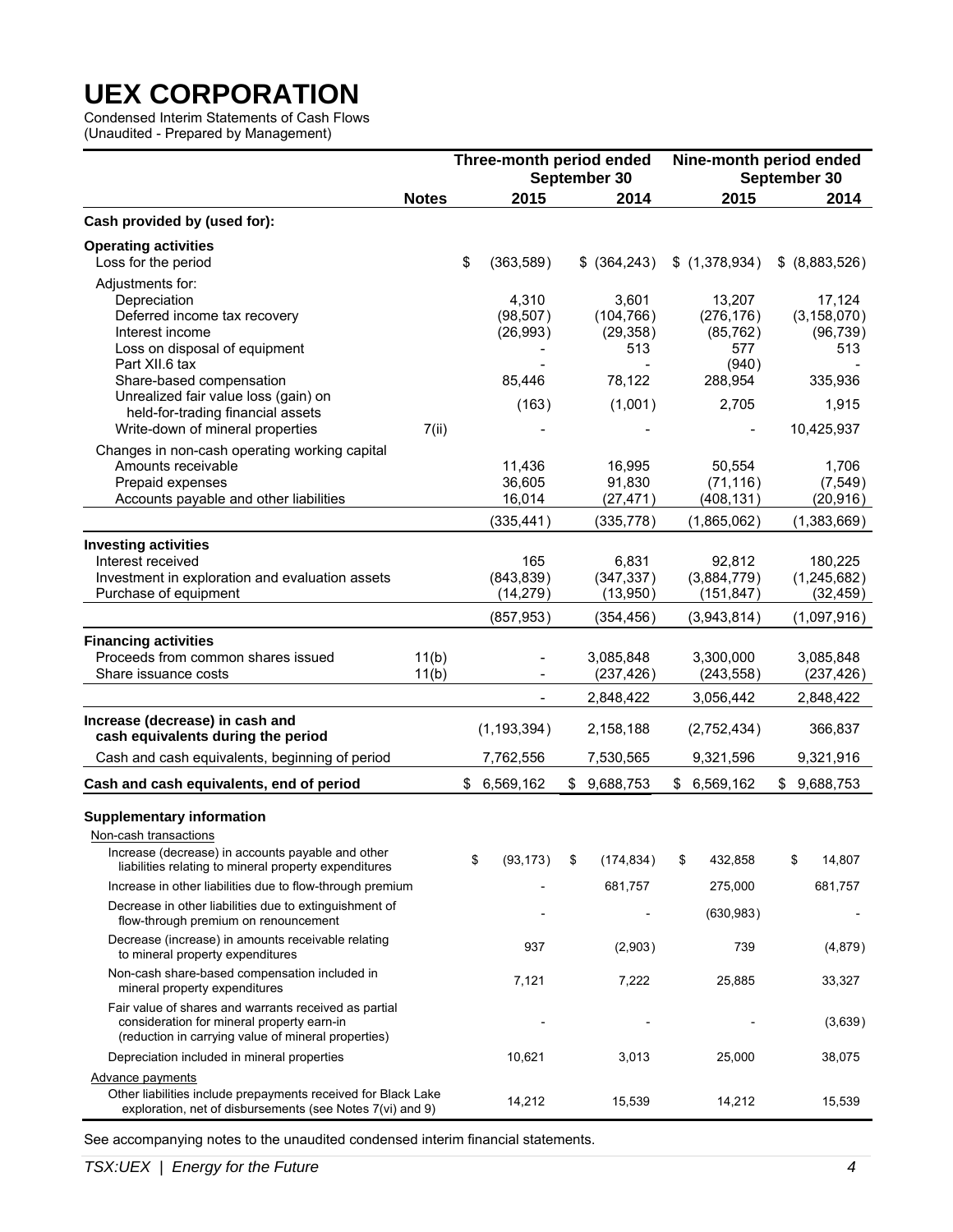Notes to the Condensed Interim Financial Statements For the nine-month periods ended September 30, 2015 and 2014 (Unaudited – Prepared by Management)

### **1. Nature and continuance of operations**

UEX Corporation (the "Company") was incorporated under the Canada Business Corporations Act on October 2, 2001. The Company entered into an agreement with Pioneer Metals Corporation ("Pioneer") and Cameco Corporation ("Cameco") to establish the Company as a public uranium exploration company. On July 17, 2002, under a plan of arrangement with Pioneer, Pioneer transferred to the Company its uranium exploration properties and all related assets, including the Riou Lake and Black Lake projects. On the same date, Cameco transferred its Hidden Bay uranium exploration property and certain related assets, in exchange for shares of the Company.

The Company is currently engaged in the exploration and development of its mineral properties located in the province of Saskatchewan. The Company's shares are listed on the Toronto Stock Exchange under the symbol UEX. The head office and principal address is located at 750 West Pender Street, Suite 1700, Vancouver, British Columbia, Canada V6C 2T8. The Company's registered office is 885 West Georgia Street, 19<sup>th</sup> Floor, Vancouver, British Columbia, Canada V6C 3H4.

The Company is exploring and developing its mineral properties and has not yet determined whether its mineral properties contain mineral resources that are economically recoverable. The recoverability of amounts shown for mineral properties is dependent upon the discovery of economically recoverable mineral resources, the ability of the Company to obtain the necessary financing to complete explorations and development and upon future profitable production or proceeds from the disposition of its mineral properties.

The Company performed an evaluation of impairment indicators under *IFRS 6(20)* for its exploration and evaluation assets (mineral properties) as at September 30, 2015 and has concluded that there are no indicators of impairment. However, as at September 30, 2015, the market capitalization of the Company was below the carrying value of its net assets which are primarily represented by mineral properties. Accordingly, the Company has also reviewed the value attributed per pound in the ground of  $U_3O_8$  in the most recent arms-length transactions for the acquisition of uranium resources defined by National Instrument 43-101. As a result of this review, the Company has concluded that the Company's net assets are not impaired.

The Company has sufficient financial resources for exploration, development and administrative costs for at least twelve months from the end of the reporting period. The Company will require additional financing from time to time and, although it has been successful in the past, there is no assurance that it will be able to obtain adequate financing in the future or that such financing will be available on acceptable terms.

### **2. Basis of preparation and significant accounting policies**

(a) Statement of compliance

These unaudited condensed interim financial statements, including comparative figures have been prepared in accordance with International Accounting Standard ("IAS") 34 *Interim Financial Reporting*, as issued by the International Accounting Standards Board ("IASB") and do not include all of the information required for full annual financial statements. These condensed unaudited interim financial statements should be read in conjunction with the Company's 2014 annual financial statements which have been prepared in accordance with International Financial Reporting Standards ("IFRS"). These unaudited condensed interim financial statements were approved by the Board of Directors for issue on November 9, 2015.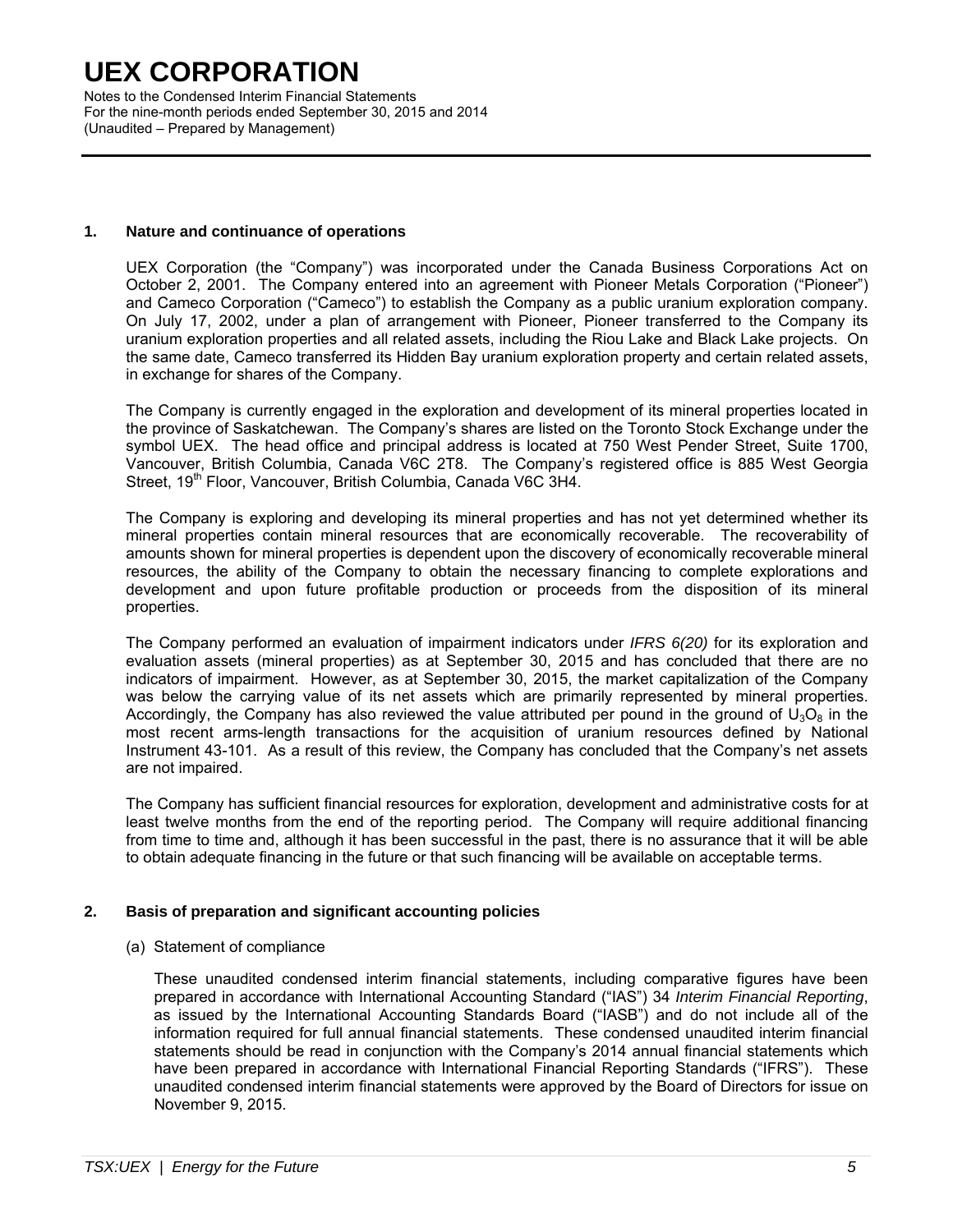Notes to the Condensed Interim Financial Statements For the nine-month periods ended September 30, 2015 and 2014 (Unaudited – Prepared by Management)

### **2. Basis of preparation and significant accounting policies (continued)**

#### (b) Estimates

The preparation of unaudited interim financial statements requires management to make judgments, estimates and assumptions that affect the application of accounting policies and the reported amounts of assets, liabilities, income and expenses. Actual results may differ from these estimates. In preparing these unaudited condensed interim financial statements, the significant judgments made by management in applying the Company's accounting policies and the key sources of estimation uncertainty were the same as those that applied to the Company's financial statements as at and for the year ended December 31, 2014.

(c) Significant accounting policies

The accounting policies applied by the Company in these condensed unaudited interim financial statements are the same as those applied by the Company in its financial statements as at and for the year ended December 31, 2014.

(d) Recent accounting announcements

The International Accounting Standards Board has issued IFRS 9 *Financial Instruments* ("IFRS 9") to replace IAS 39 *Financial Instruments,* which is intended to reduce the complexity in the measurement and classification of financial instruments. The current version of IFRS 9 has a mandatory effective date of January 1, 2018 and is available for early adoption. The Company does not expect IFRS 9 to have a material impact on the financial statements and does not intend to early adopt. The classification and measurement of the Company's financial assets is not expected to change under IFRS 9 because of the nature of the Company's operations and the types of financial assets that it holds.

### **3. Cash and cash equivalents**

|                     | September 30 | December 31<br>2015 | 2014      |
|---------------------|--------------|---------------------|-----------|
| Cash                |              | 73.435              | 351,961   |
| Short-term deposits | 6,495,727    |                     | 8,969,635 |
|                     | 6,569,162    | \$                  | 9,321,596 |

#### **4. Amounts receivable**

|                     | September 30<br>2015 |   | December 31<br>2014 |
|---------------------|----------------------|---|---------------------|
| Interest receivable | 67.468               | S | 73,578              |
| Other receivables   | 16.299               |   | 67,592              |
|                     | 83,767               | S | 141,170             |

Interest receivable reflects unpaid interest earned on short-term deposits. Other receivables include \$16,299 of Goods and Services Tax (GST) receivable as at September 30, 2015 (December 31, 2014 - \$22,753) and a mineral claim deposit of \$Nil related to the Black Lake Project (December 31, 2014 - \$43,344).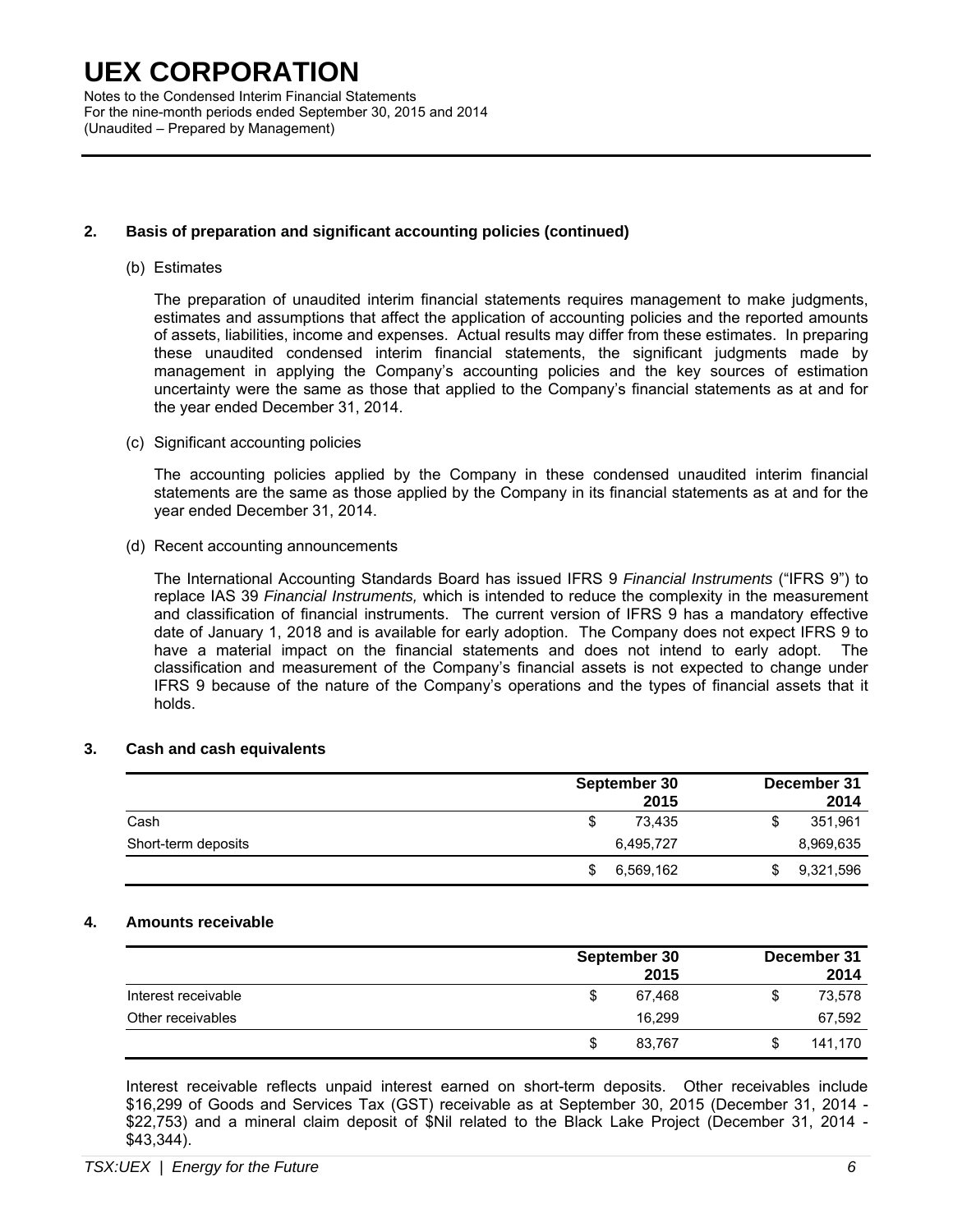Notes to the Condensed Interim Financial Statements For the nine-month periods ended September 30, 2015 and 2014 (Unaudited – Prepared by Management)

### **5. Prepaid expenses**

|                     | September 30<br>2015           |    | December 31<br>2014 |
|---------------------|--------------------------------|----|---------------------|
| Advances to vendors | $\overline{\phantom{a}}$<br>۰D | \$ | 16,357              |
| Prepaid expenses    | 177,656                        |    | 90,183              |
|                     | 177.656<br>\$.                 | S  | 106,540             |

### **6. Equipment**

|                                            | <b>Exploration</b><br>camp |     | <b>Exploration</b><br>equipment |    | <b>Computing</b><br>equipment | <b>Furniture</b><br>and<br>fixtures |    | <b>Total</b> |
|--------------------------------------------|----------------------------|-----|---------------------------------|----|-------------------------------|-------------------------------------|----|--------------|
| Cost                                       |                            |     |                                 |    |                               |                                     |    |              |
| Balance at December 31, 2013               | \$<br>99,327               | \$. | 313,384                         | S  | 237,884                       | \$<br>29.020                        | \$ | 679,615      |
| Additions                                  |                            |     | 18,300                          |    | 28,051                        | 3,612                               |    | 49,963       |
| <b>Disposals</b>                           |                            |     |                                 |    | (8,237)                       |                                     |    | (8, 237)     |
| Balance at December 31, 2014               | \$<br>99,327               | \$  | 331,684                         | \$ | 257.698                       | \$<br>32.632                        | \$ | 721,341      |
| Additions                                  |                            |     | 67,577                          |    | 80,245                        | 4,025                               |    | 151,847      |
| Disposals                                  |                            |     |                                 |    | (12, 371)                     |                                     |    | (12, 371)    |
| Balance at September 30, 2015              | \$<br>99,327               | \$  | 399,261                         | \$ | 325,572                       | \$<br>36,657                        | \$ | 860,817      |
| Accumulated depreciation and<br>impairment |                            |     |                                 |    |                               |                                     |    |              |
| Balance at December 31, 2013               | \$<br>40,227               | \$  | 289,602                         | \$ | 210,371                       | \$<br>14,384                        | \$ | 554,584      |
| Depreciation charge for the year           | 7,884                      |     | 25,318                          |    | 19,794                        | 9,600                               |    | 62,596       |
| <b>Disposals</b>                           |                            |     |                                 |    | (7, 724)                      |                                     |    | (7, 724)     |
| Balance at December 31, 2014               | \$<br>48,111               | \$  | 314,920                         | \$ | 222,441                       | \$<br>23,984                        | \$ | 609,456      |
| Depreciation charge for the period         | 5,912                      |     | 12,570                          |    | 15,425                        | 4,300                               |    | 38,207       |
| <b>Disposals</b>                           |                            |     |                                 |    | (11, 794)                     |                                     |    | (11, 794)    |
| Balance at September 30, 2015              | \$<br>54,023               | \$  | 327,490                         | \$ | 226,072                       | \$<br>28,284                        | \$ | 635,869      |
| Net book value                             |                            |     |                                 |    |                               |                                     |    |              |
| Balance at December 31, 2013               | \$<br>59,100               | \$  | 23,782                          | \$ | 27,513                        | \$<br>14,636                        | \$ | 125,031      |
| Balance at December 31, 2014               | \$<br>51,216               | \$  | 16,764                          | \$ | 35,257                        | \$<br>8,648                         | S  | 111,885      |
| Balance at September 30, 2015              | \$<br>45,304               | \$  | 71,771                          | \$ | 99,500                        | \$<br>8,373                         |    | 224,948      |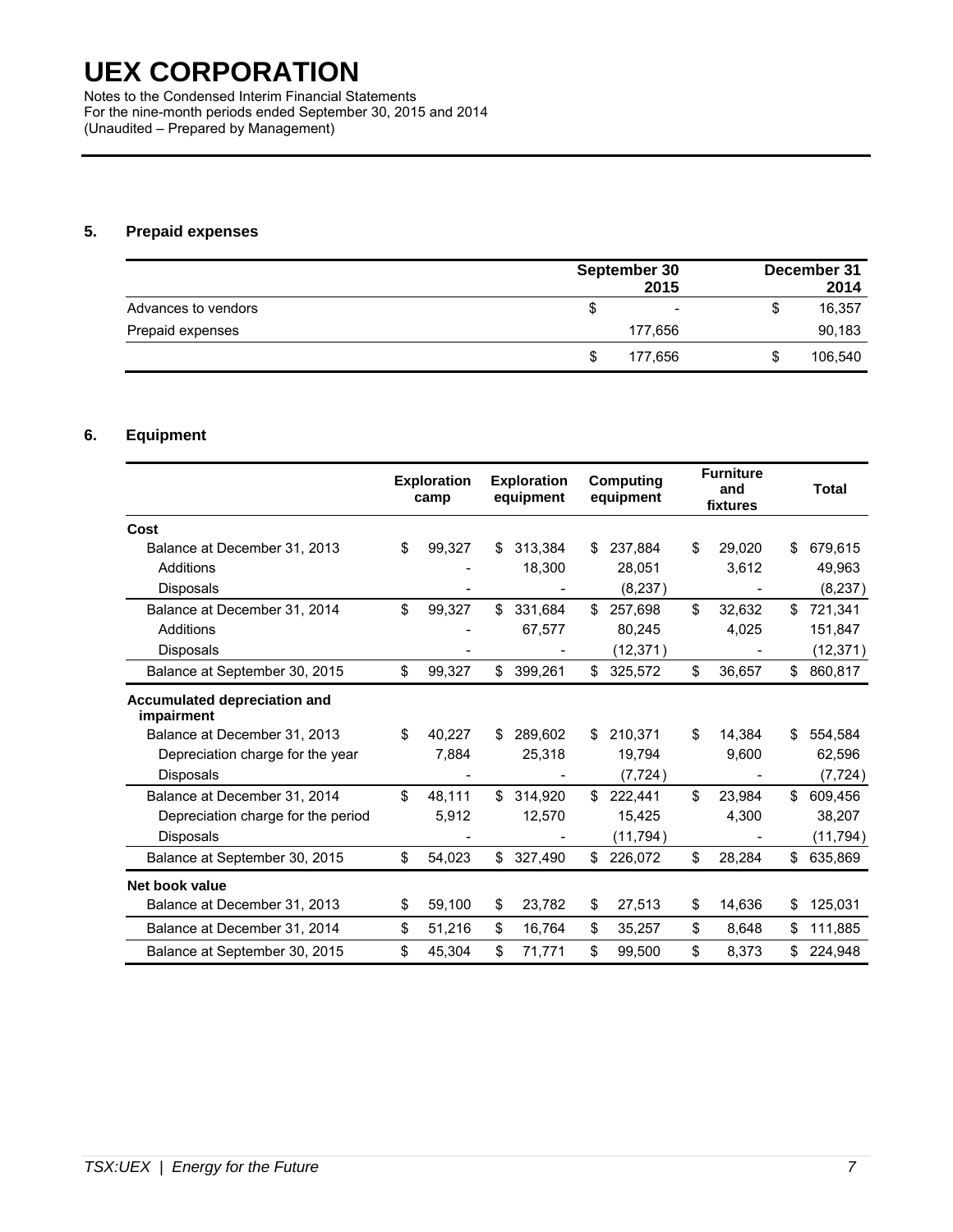Notes to the Condensed Interim Financial Statements For the nine-month periods ended September 30, 2015 and 2014 (Unaudited – Prepared by Management)

### **7. Mineral properties**

Exploration and evaluation assets

|                                         | <b>Hidden Bay</b>        | <b>Riou Lake</b>               | Western<br>Athabasca     | <b>Black Lake</b>            | <b>Beatty River</b>      | Total         |
|-----------------------------------------|--------------------------|--------------------------------|--------------------------|------------------------------|--------------------------|---------------|
|                                         | (i)                      | (ii)                           | (iv)                     | (vi)                         | (vii)                    |               |
| Balance at December 31, 2013            | \$76,223,469             | 10,425,937<br>\$               | \$ 61,357,244            | \$<br>15,230,180             | 869.391<br>S             | \$164,106,221 |
| Additions                               | 475.827                  | $\overline{\phantom{a}}$       | 1,050,323                | 37.568                       | $\qquad \qquad$          | 1,563,718     |
| Fair value consideration (Note $7(v)$ ) | $\overline{\phantom{0}}$ | $\overline{\phantom{a}}$       |                          | (3,639)                      | $\overline{\phantom{0}}$ | (3,639)       |
| Impairment charge for the year          | $\overline{\phantom{a}}$ | (10,425,937)                   | $\overline{\phantom{a}}$ | $\qquad \qquad \blacksquare$ | $\overline{\phantom{a}}$ | (10,425,937)  |
| Balance at December 31, 2014            | 76,699,296               | $\overline{\phantom{a}}$       | 62,407,567               | 15,264,109                   | 869.391                  | 155,240,363   |
| Additions                               | 2,408,150                | $\overline{\phantom{a}}$       | 1,953,319                | 4,114                        | 3.678                    | 4,369,261     |
| Balance at September 30, 2015           | \$79,107,446             | \$<br>$\overline{\phantom{0}}$ | 64,360,886<br>\$.        | 15,268,223<br>\$             | 873.069<br>\$            | \$159,609,624 |

The Company's mineral property interests include both 100%-owned projects as well as joint operations in which the Company has less than 100% ownership. The joint operations are governed by contractual arrangements but have not been organized into separate legal entities or vehicles.

The joint arrangements that the Company is party to in some cases entitle the Company to a right of first refusal on the projects should one of the partners choose to sell their interest. The joint arrangements are governed by a management committee which sets the annual exploration budgets for these projects. Should the Company be unable to, or choose not to, fund its required contributions as outlined in the agreement, there is a risk that the Company's ownership interest could be diluted. As a result of decisions to fund exploration programs for the joint arrangements, the Company may choose to complete further equity issuances or fund these amounts through the Company's general working capital.

#### *100%-owned projects*

(i) Hidden Bay Project

The Company's 100%-owned Hidden Bay Project, including the Horseshoe, Raven and West Bear deposits, is located in the eastern Athabasca Basin of northern Saskatchewan, Canada. During the first nine months of 2015, total exploration and evaluation expenditures at Hidden Bay included evaluation expenditures of \$49,953 (2014 - \$17,664) primarily relating to component technical studies. Total evaluation costs of \$7,361,644 are included in the balance as at September 30, 2015 (December 31, 2014 - \$7,311,691) representing costs associated with the continuing evaluation of and advancement of Hidden Bay, and include the West Bear Preliminary Feasibility Study (February 24, 2010), the Hidden Bay Preliminary Assessment Technical Report (February 23, 2011) and various component technical studies. Also included in the Hidden Bay Project are acquisition and exploration costs associated with Umpherville River (see Note 7(v) below).

(ii) Riou Lake Project

The Company holds a 100% interest in the Riou Lake Project located in the northern Athabasca Basin. During the quarter ended June 30, 2014, the Company wrote off the deferred mineral property costs associated with its Riou Lake Project of \$10,425,937 as the Company did not have any budgets or exploration activity planned for the area. UEX continues to maintain several Riou Lake claims in good standing.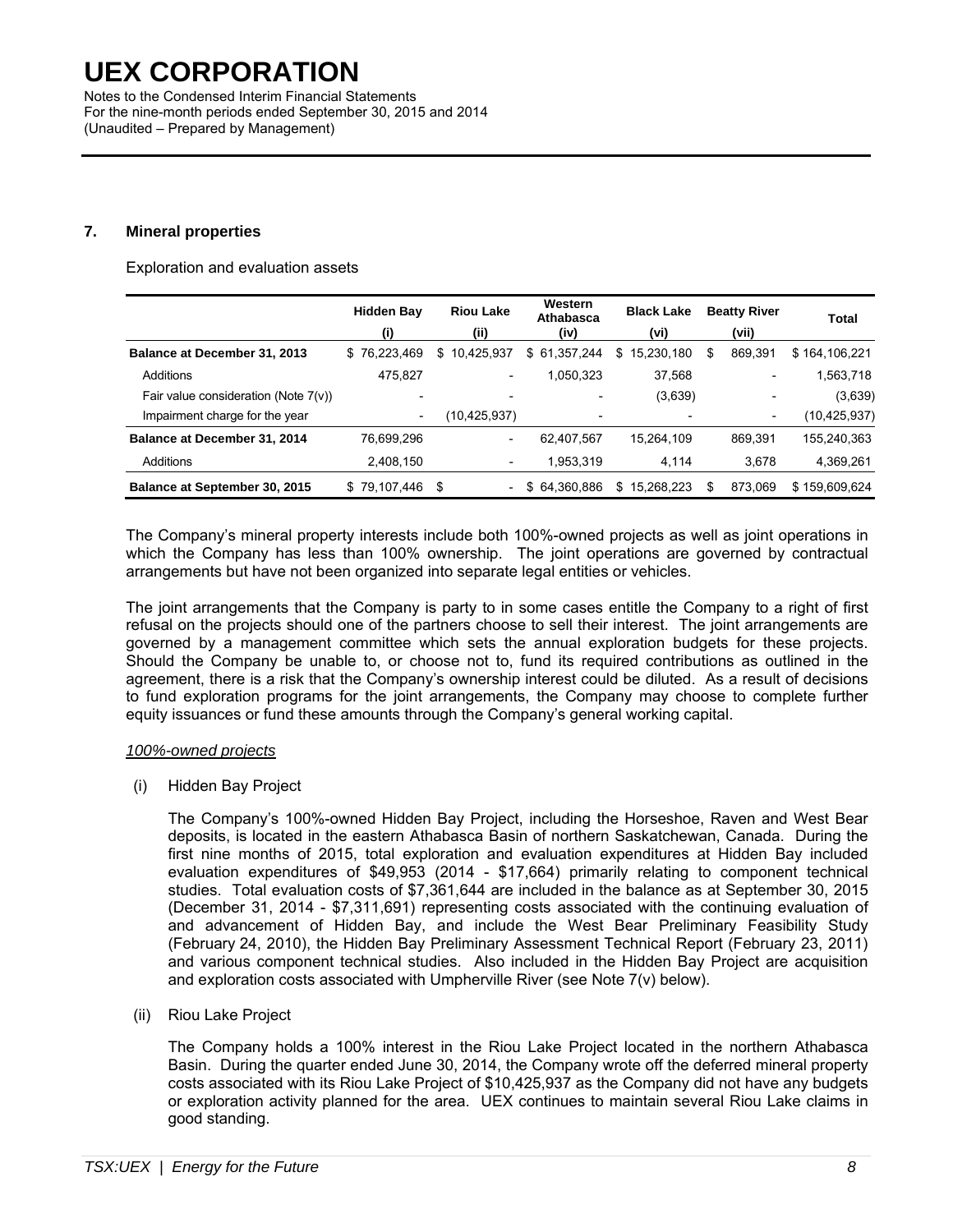Notes to the Condensed Interim Financial Statements For the nine-month periods ended September 30, 2015 and 2014 (Unaudited – Prepared by Management)

### **7. Mineral properties (continued)**

Exploration and evaluation assets (continued)

#### *100%-owned projects* (*continued*)

(iii) Northern Athabasca Projects

The Company holds a 100% interest in the Northern Athabasca Projects located in the northern Athabasca Basin. The Company wrote off the deferred mineral property costs associated with its Northern Athabasca Projects in 2010 due to a lack of ongoing exploration activity. The Munroe Lake and Fond du Lac claims lapsed on February 6, 2015 as a decision was made not to post deposits to hold the claims in good standing for an additional year. The lapsing had no impact on the financial results of the Company as these claims were written off in 2010. UEX continues to maintain mineral claims comprising the Butler Lake and La Roque projects.

#### *Joint operations*

(iv) Western Athabasca Projects

The Western Athabasca Projects (the "Projects"), located in the western Athabasca Basin, which include the Kianna, Anne, Colette and 58B deposits located at the Shea Creek Project, are nine joint ventures with the Company holding an approximate 49.1% interest and AREVA Resources Canada Inc. ("AREVA") holding an approximate 50.9% interest as at September 30, 2015 and December 31, 2014. The Company is in the process of preparing joint-venture agreements with AREVA. As at September 30, 2015, total exploration and evaluation assets to date for Western Athabasca include evaluation expenditures of \$7,370,026 (December 31, 2014 - \$7,370,026).

The Kianna, Anne, Colette and 58B deposits are subject to a royalty of US\$0.212 per pound of  $U_3O_8$ sold to a maximum royalty of US\$10,000,000.

As at September 30, 2015, approximately \$0.2 million of the \$2.1 million winter 2015 budget (UEX's share of the \$4.8 million 2015 Western Athabasca exploration budget) remains as a funding commitment for the Company, with this amount to be expended as the program is completed. UEX decided not to fund its share of \$500,000 for the 2015 geophysical program, or approximately \$245,375 at the Laurie Project. UEX's interest in this project is anticipated to drop from the current 49.097% interest to approximately 42.25% effective December 31, 2015 provided AREVA completes the approved program. This dilution would only apply to UEX's interest in the Laurie Project.

On April 10, 2013 an agreement was signed with AREVA which grants UEX the option to increase its ownership interest in the Western Athabasca Projects, which includes the Shea Creek Project, by 0.9% to a maximum interest of 49.9% by spending \$18.0 million on exploration over the six-year period ending December 31, 2018. UEX is under no obligation to propose a budget in any year of the agreement. The ownership interest for the Projects shall be increased at the end of the year by the proportional amount of the additional exploration expenditures incurred in the year which are in addition to the budget amounts proposed by AREVA. UEX may propose an additional exploration budget of up to \$4.0 million in any single year without the prior approval of AREVA, who remains the project operator. Due to poor capital market conditions, the Company has decided not to propose a supplemental exploration program for 2015.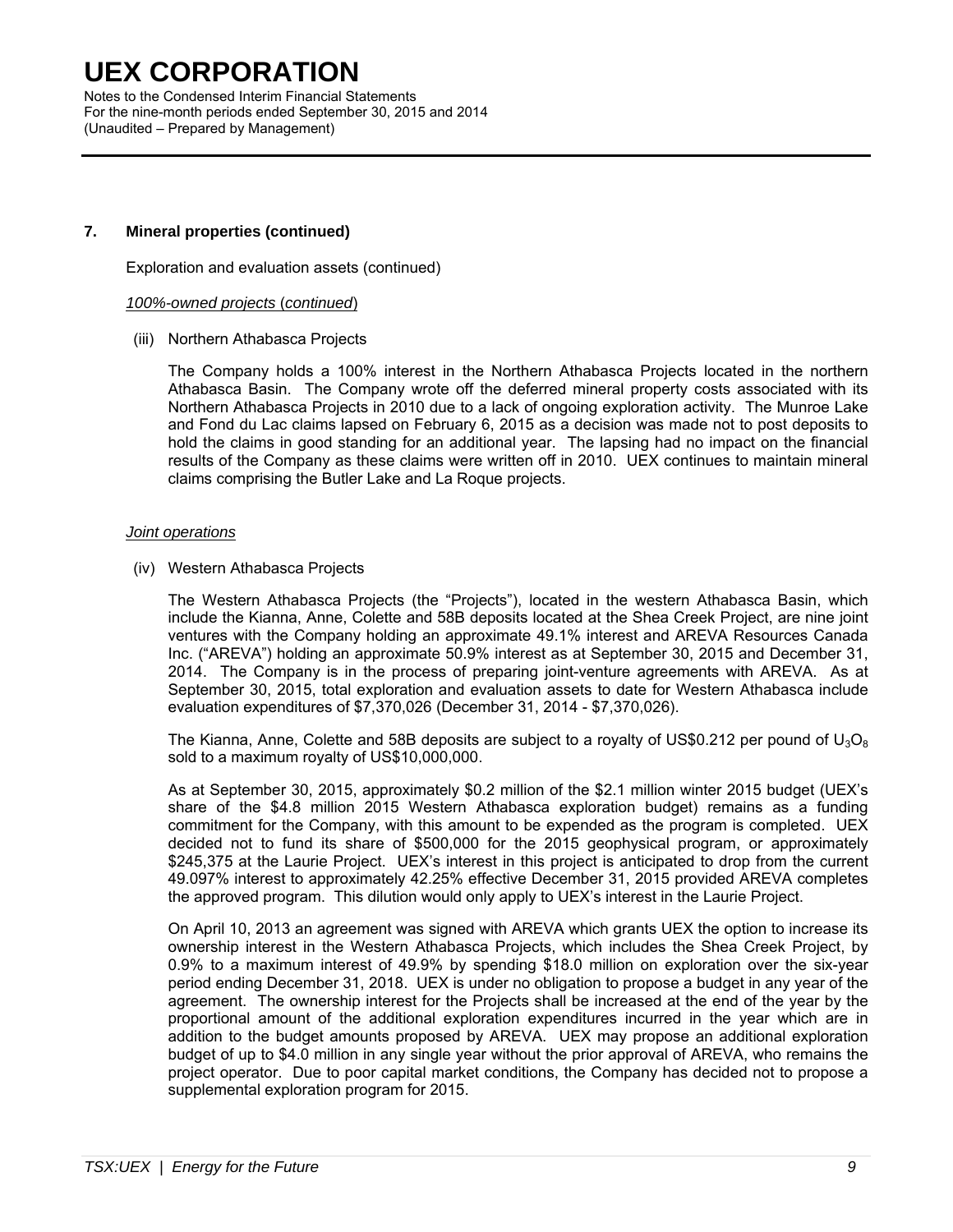Notes to the Condensed Interim Financial Statements For the nine-month periods ended September 30, 2015 and 2014 (Unaudited – Prepared by Management)

### **7. Mineral properties (continued)**

Exploration and evaluation assets (continued)

#### *Joint operations* (*continued*)

(v) Umpherville River Project

The Umpherville River Project ("Umpherville") is located in the eastern Athabasca Basin and is a joint operation with UEX holding a 70% interest, Glencore Canada Corporation ("Glencore") 20% and Imperial Oil 10%.

In May of 2015, the Company acquired a 70% interest in Umpherville from Cameco (20.33% shareholder of UEX Corporation) for cash consideration of \$12,000. This amount is included in 2015 additions to Hidden Bay. On October 7, 2015, the Company acquired a further 20% interest in Umpherville from Glencore for cash consideration of \$10,000 plus an agreement to pay to Glencore a 2% NSR royalty on Glencore's current 20% interest for each mineral produced from the project (equivalent to a 0.4% NSR on the total project) with the NSR on uranium capped at \$10 million. Imperial Oil owns the remaining 10% interest in the project.

The Umpherville River Project is contiguous to other mineral claims included in the 100% owned Hidden Bay Project and acquisition/project expenditures are included with Hidden Bay.

(vi) Black Lake Project

The Black Lake Project ("Black Lake"), located in the northern Athabasca Basin, is a joint operation with the Company holding a 90.69% interest and AREVA holding a 9.31% interest as at September 30, 2015 and December 31, 2014.

In early 2013, UEX signed an agreement with Uracan Resources Ltd. ("Uracan") whereby Uracan can earn a 60% interest in Black Lake. An amendment to this original agreement was signed on June 23, 2014.

Uracan must fund a total of \$10.0 million of project expenditures over 10 years to earn their 60% interest in Black Lake from UEX, with no partial earn-in permitted. Uracan originally committed to spend \$2.0 million on project expenditures by December 31, 2014, with a firm commitment to fund \$1.5 million even if a decision is made by Uracan not to proceed with the earn-in or the agreement is otherwise terminated. On June 23, 2014, UEX and Uracan amended the earn-in agreement reducing the 2014 expenditure requirement from \$2,000,000 to \$1,577,560. The \$422,440 reduction to the 2014 expenditure requirement has been added to the 2015 requirement, increasing it from \$1,000,000 to \$1,422,440. Should the agreement be terminated prior to \$1.5 million in project costs having been funded by Uracan, any shortfall is payable directly to UEX. During the remainder of the option period, minimum expenditures of \$1.0 million per year are to be funded by Uracan. UEX remains the project operator and is entitled to a 10% management fee under the Black Lake joint venture agreement until such time as Uracan has earned its 60% interest in Black Lake.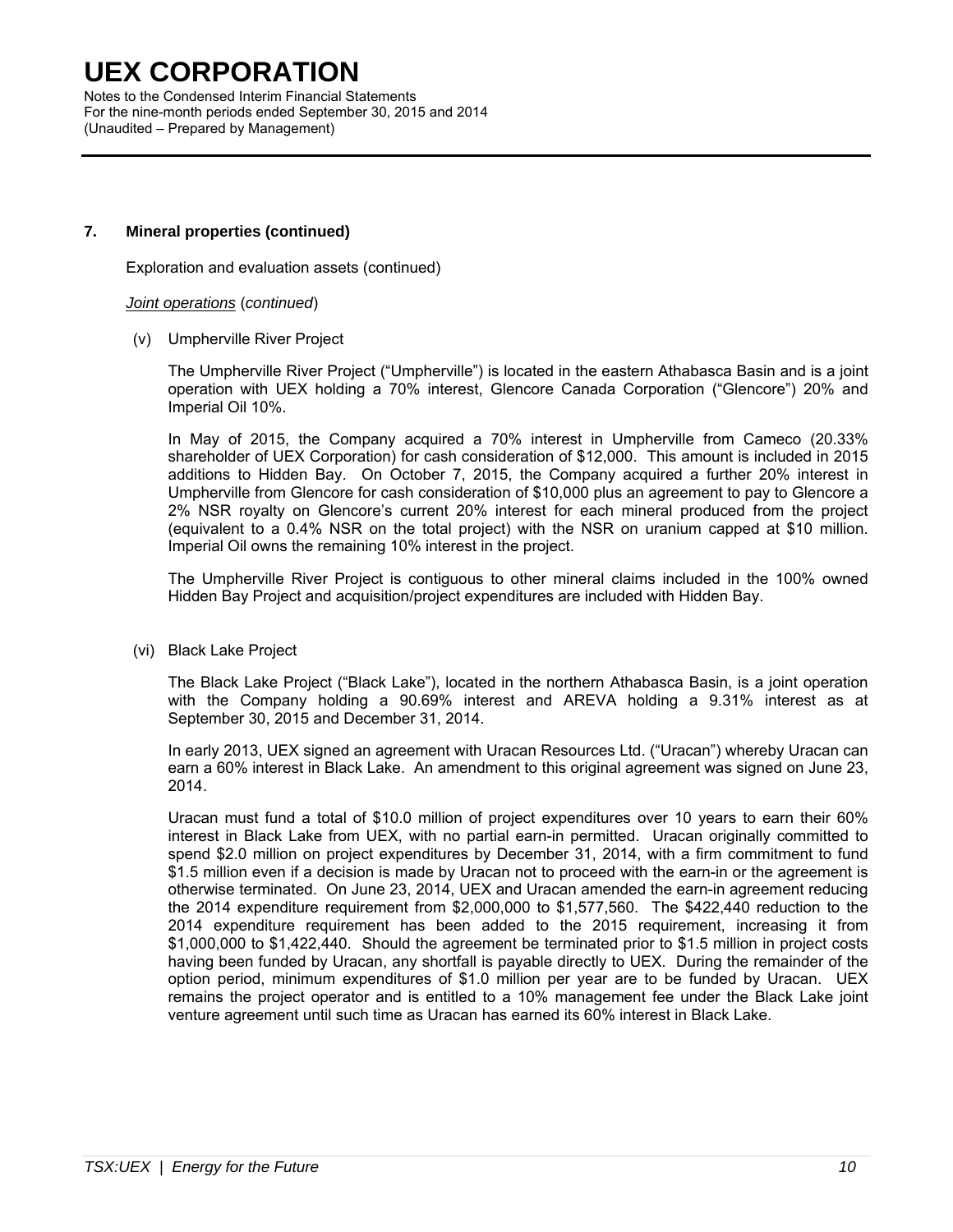Notes to the Condensed Interim Financial Statements For the nine-month periods ended September 30, 2015 and 2014 (Unaudited – Prepared by Management)

### **7. Mineral properties (continued)**

Exploration and evaluation assets (continued)

#### *Joint operations* (*continued*)

(vi) Black Lake Project (continued)

As part consideration for the earn-in, Uracan issued 300,000 shares and 150,000 share purchase warrants to UEX. Each warrant is exchangeable for 150,000 Uracan shares. The warrants are exercisable for three years at a price of \$0.15 for each warrant. The opening value upon receipt was determined to be \$27,000 for the Uracan shares and \$8,931 for the Uracan warrants. The combined amount of \$35,931 was recorded as a reduction in the carrying value of the Black Lake Project in 2013. On June 23, 2014, Uracan issued 50,000 shares and 25,000 share purchase warrants as consideration for the deferral of \$422,440 in exploration commitments from 2014 to 2015. These warrants are exercisable for three years at a price of \$0.12 for each warrant and are exchangeable for 25,000 Uracan shares. The fair value upon receipt was determined to be \$2,750 for the Uracan shares and \$889 for the Uracan warrants. The combined amount of \$3,639 was recorded as a reduction in the carrying value of the Black Lake Project in 2014. Uracan has also granted to UEX a 1% NSR royalty from their ownership interest and upon UEX receiving a total of \$10.0 million in royalty payments, the NSR royalty will terminate.

On December 15, 2014, Uracan was granted an extension of the deadline to complete their 2014 exploration expenditures to January 31, 2015. On December 22, 2014, UEX received a prepayment of \$455,884 from Uracan which amounted to 100% of the budgeted remaining 2014 exploration drilling program. This program was completed in January 2015.

As at September 30, 2015, Uracan has \$14,212 in prepayments remaining for 2015 exploration programs (December 31, 2014 - \$424,034) and has funded approximately \$1.6 million (December 31, 2014 - \$1.6 million) toward its earn-in on the Black Lake Project.

Uracan was presented with a budget of \$1.6 million for 2015. Uracan has indicated to UEX that they will be unable to meet their 2015 amended exploration work commitments. UEX has verbally agreed to extend Uracan's amended 2015 funding requirements by 11 months until November 30, 2016 and all other work commitments will be extended by one year. Should Uracan be unable to meet its 2015 funding commitment by that time, the earn-in agreement shall terminate.

### (vii) Beatty River Project

The Company has a 25% interest in the Beatty River Project, which is located in the western Athabasca Basin and earned into JCU (Canada) Exploration Company, Limited ("JCU") interest. AREVA is the operator of this project.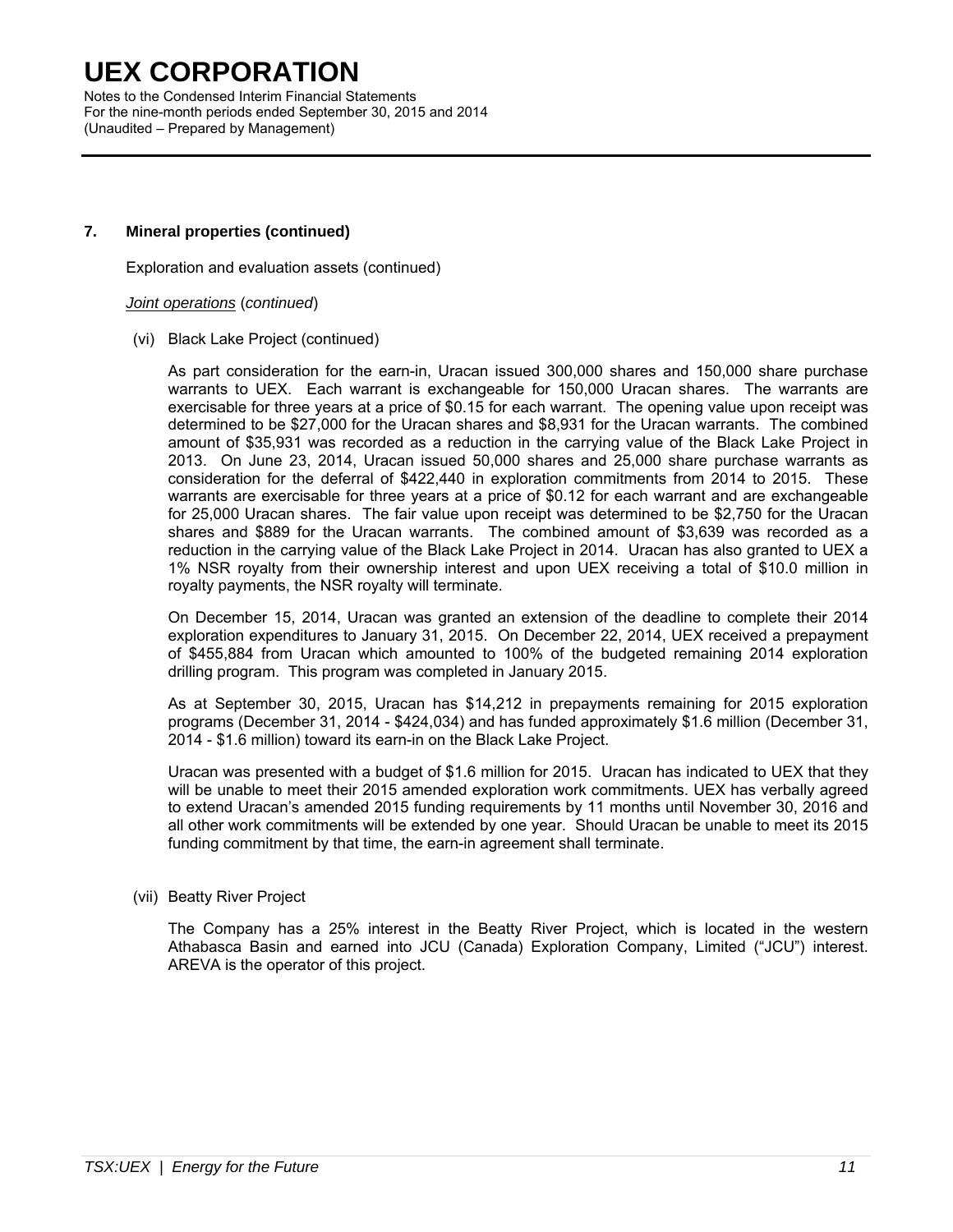Notes to the Condensed Interim Financial Statements For the nine-month periods ended September 30, 2015 and 2014 (Unaudited – Prepared by Management)

### **7. Mineral properties (continued)**

Exploration and evaluation assets (continued)

#### *Joint operations* (*continued*)

(viii) Christie Lake Project

On October 26, 2015, the Company signed a Letter of Intent ("LOI") with JCU to acquire up to a 70% interest in the Christie Lake property. The project contains historical non-compliant resources (deposits). JCU is UEX's partner on the Beatty River Project. The consideration includes cash payments and exploration commitments as outlined in the following table:

| Date                    | <b>Cash Payment</b> | <b>Exploration Work</b><br><b>Commitment</b> | <b>UEX Cumulative</b><br><b>Interest Earned</b> |
|-------------------------|---------------------|----------------------------------------------|-------------------------------------------------|
| Upon signing of the LOI | \$<br>250,000       | \$<br>$\overline{\phantom{a}}$               | %<br>$\sim$                                     |
| Before January 1, 2016  | 1,750,000           |                                              | 10.00                                           |
| Before January 1, 2017  | 2,000,000           | 2,500,000                                    | 30.00                                           |
| Before January 1, 2018  | 1.000.000           | 2,500,000                                    | 45.00                                           |
| Before January 1, 2019  | 1,000,000           | 5,000,000                                    | 60.00                                           |
| Before January 1, 2020  | 1,000,000           | 5,000,000                                    | 70.00                                           |
|                         | \$<br>7.000.000     | 15,000,000<br>\$                             | 70.00%                                          |

### UEX is party to the following joint arrangements:

| <b>Ownership interest</b><br>Effective September 30, 2015 | Umpherville <sup>(1)</sup><br><b>River</b> | Western <sup>(2)</sup><br>Athabasca | $Black^{(3)}$<br>Lake | <b>Beatty</b><br><b>River</b> |
|-----------------------------------------------------------|--------------------------------------------|-------------------------------------|-----------------------|-------------------------------|
| <b>UEX Corporation</b>                                    | 70.000%                                    | 49.097%                             | $90.690\%$            | 25.000%                       |
| AREVA Resources Canada Inc.                               | $\overline{\phantom{0}}$                   | 50.903                              | 9.310                 | 50.702                        |
| JCU (Canada) Exploration Company, Limited                 |                                            |                                     |                       | 24.298                        |
| Glencore (Noranda Exploration Company, Limited)           | 20,000                                     |                                     |                       |                               |
| Imperial Oil (Esso Resources (1989) Ltd.)                 | 10.000                                     |                                     |                       |                               |
|                                                           | 100.000%                                   | 100.000%                            | 100.000%              | 100.000%                      |

 $<sup>(1)</sup>$  In May of 2015, the Company acquired a 70% interest in the Umpherville River Project from Cameco (20.33% shareholder of</sup> UEX Corporation) for cash consideration of \$12,000. On October 7, 2015, UEX acquired a further 20% interest in Umpherville from Glencore for cash consideration of \$10,000 plus an agreement to pay to Glencore a 2% NSR royalty on Glencore's current 20% interest for each mineral produced from the project (equivalent to a 0.4% NSR on the total project) with the NSR on uranium capped at \$10 million. Umpherville River claims are contiguous with Hidden Bay claims and as such are included under Hidden Bay in the mineral property presentation of our financial statements and MD&A.

(2) Under the terms of the optional six-year, \$18 million, 0.9% additional earn-in agreement, UEX's ownership interest has increased to 49.0975% as a result of 2013 (\$1,944,020) and 2014 (\$5,255) additional exploration expenditures.

 $(3)$  In early 2015, UEX notified AREVA that their ownership interest in Black Lake had been diluted from 10.010% to 9.310% as a result of their decision to not participate in the 2014 programs (see Note 7(v) *Black Lake Project*). In 2013, UEX entered into an agreement with Uracan Resources Ltd. whereby the Company will transfer to Uracan a 60% interest in the Black Lake Project upon completion of their funding of \$10 million in exploration expenditures on UEX's behalf.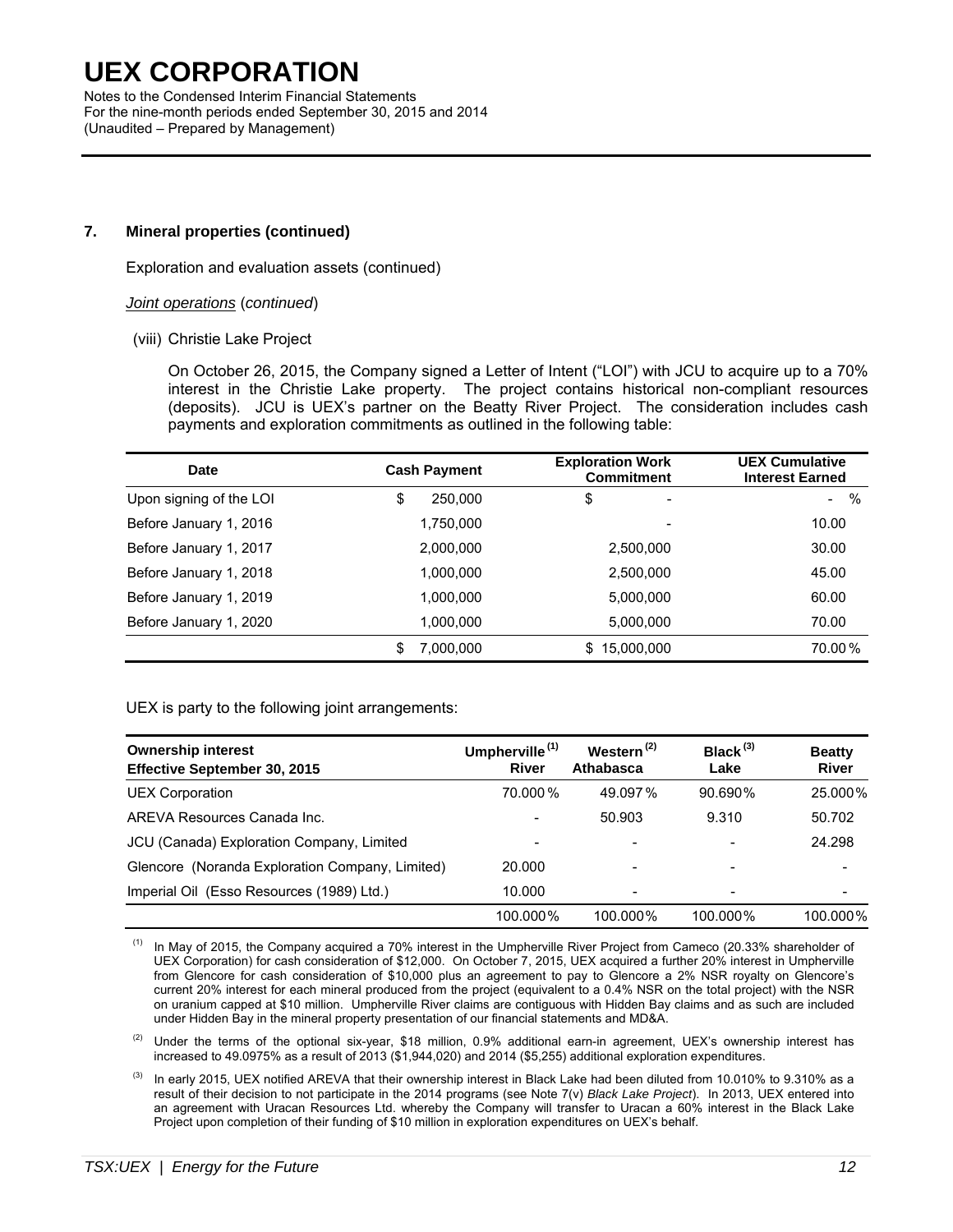Notes to the Condensed Interim Financial Statements For the nine-month periods ended September 30, 2015 and 2014 (Unaudited – Prepared by Management)

### **7. Mineral properties (continued)**

Exploration and evaluation assets (continued)

 *Joint operations* (*continued*)

| <b>Ownership interest</b>                 | Western <sup>(1)</sup>   | Black $(2)$ | <b>Beatty</b> |  |
|-------------------------------------------|--------------------------|-------------|---------------|--|
| Effective December 31, 2014               | Athabasca                | Lake        | <b>River</b>  |  |
| UEX Corporation                           | 49.097%                  | 90.690%     | 25.000%       |  |
| AREVA Resources Canada Inc.               | 50.903                   | 9.310       | 50.702        |  |
| JCU (Canada) Exploration Company, Limited | $\overline{\phantom{a}}$ |             | 24.298        |  |
|                                           | 100.000%                 | 100.000%    | 100.000%      |  |

(1) Under the terms of the optional six-year, \$18 million, 0.9% additional earn-in agreement, UEX's ownership interest has increased to 49.0975% as a result of 2013 (\$1,944,020) and 2014 (\$5,255) additional exploration expenditures.

In early 2015, UEX notified AREVA that their ownership interest in Black Lake had been diluted from 10.010% to 9.310% as a result of their decision to not participate in the 2014 programs (see Note 7(v) *Black Lake Project*). In 2013, UEX entered into an agreement with Uracan Resources Ltd. whereby the Company will transfer to Uracan a 60% interest in the Black Lake Project upon completion of their funding of \$10 million in exploration expenditures on UEX's behalf.

#### **8. Investments**

The Company holds 350,000 share and 175,000 warrant certificates of Uracan. In early 2013, 300,000 shares and 150,000 warrants were received as partial consideration for the signing of an agreement which allows Uracan to earn a 60% interest in the Black Lake Project (see Note 7(v)). On June 23, 2014, UEX entered into an amendment to the earn-in agreement with Uracan which deferred \$422,440 in exploration commitments from 2014 and added these to the 2015 exploration commitments. Upon execution of this agreement, UEX received from Uracan a further 50,000 shares and 25,000 share purchase warrants. These shares and warrants are being held for long-term investment purposes. The investments include warrants which have been classified as *Financial Assets at Fair Value Through Profit or Loss* ("FVTPL") and as such are stated at fair value with any changes in fair value recognized in profit or loss. The investments also include shares which have been classified as *Available-for-sale financial assets* and are carried at fair value. Changes in fair value are recognized in other comprehensive income with amounts in accumulated other comprehensive income recognized in profit and loss when they are sold.

| Investments – current portion        | September 30 | 2015 | December 31 | 2014                     |
|--------------------------------------|--------------|------|-------------|--------------------------|
| Warrants held - Uracan (see Note 14) |              | 143  |             | $\overline{\phantom{0}}$ |

| <b>Investments</b>                                                    | September 30 | 2015  | December 31<br>2014 |
|-----------------------------------------------------------------------|--------------|-------|---------------------|
| Common shares held - Uracan <sup>(1)</sup> (TSX.V: URC) (see Note 14) |              | 3.500 | 19,250              |
| Warrants held - Uracan (see Note 14)                                  |              | 89    | 2,937               |
|                                                                       |              | 3.589 | 22.187              |

<sup>(1)</sup> The initial fair value of the shares is \$29,750 based on the market closing prices on February 13, 2013 (\$27,000) and June 23, 2014 (\$2,750), the dates the shares were received.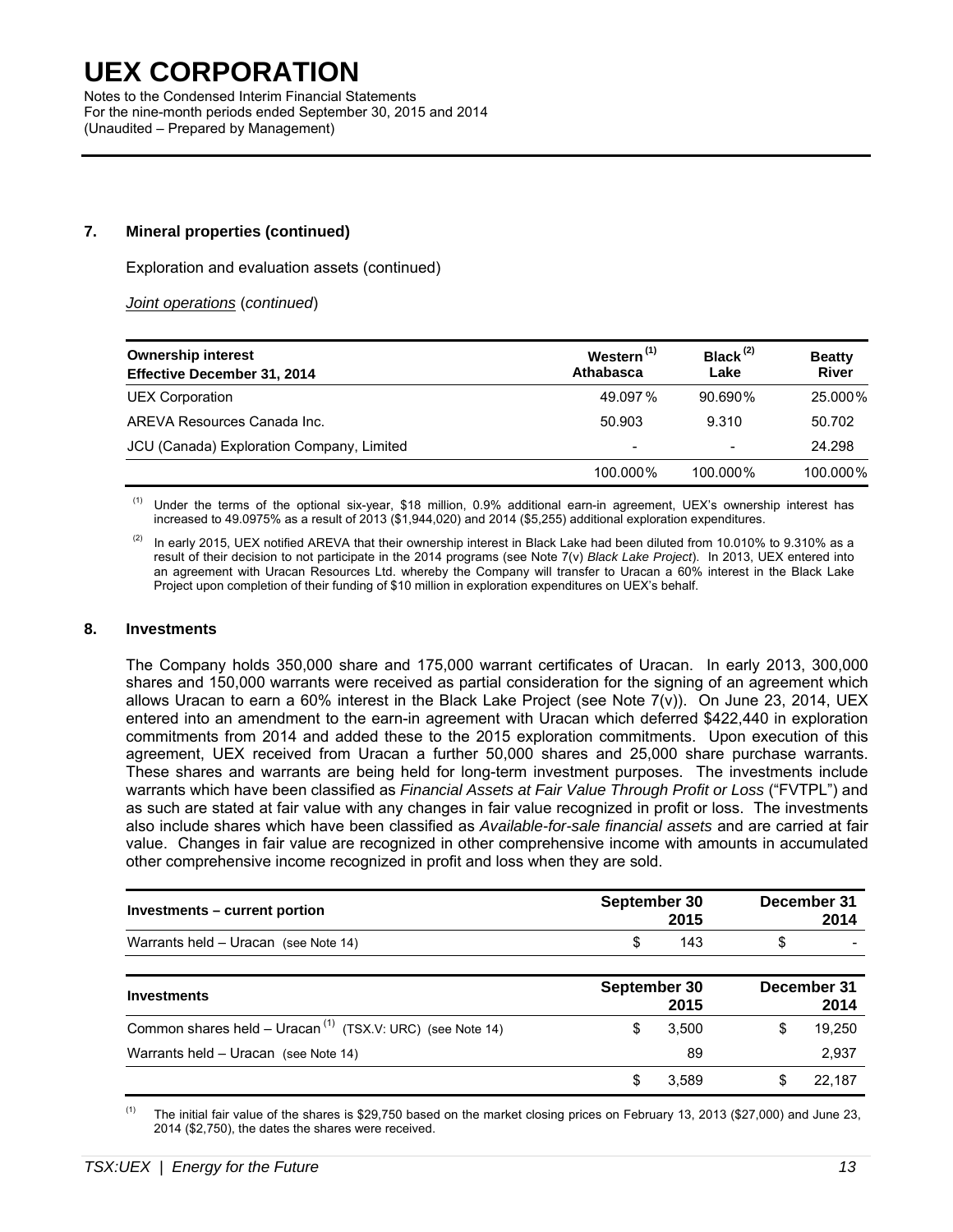Notes to the Condensed Interim Financial Statements For the nine-month periods ended September 30, 2015 and 2014 (Unaudited – Prepared by Management)

### **8. Investments (continued)**

The Uracan warrants have an expiry of three years after the original grant date, with 150,000 warrants issued on February 13, 2013 exercisable for \$0.15 per warrant and 25,000 warrants issued on June 23, 2014 exercisable for \$0.12 per warrant. The fair value of the Uracan shares is based on the market price for these actively traded securities.

The fair value of the warrants received from Uracan was determined using the Black-Scholes option-pricing model with the following assumptions as at the dates indicated:

| February 13, 2013 Agreement       | September 30<br>2015 | December 31<br>2014 |
|-----------------------------------|----------------------|---------------------|
| Number of warrants – Uracan $(2)$ | 150,000              | 150,000             |
| Expected forfeiture rate          | $0.00\%$             | $0.00\%$            |
| Valuation date share price        | \$0.01               | \$0.06              |
| Expected volatility               | 265.14%              | 124.13%             |
| Risk-free interest rate           | 0.53%                | 1.01%               |
| Dividend yield                    | $0.00\%$             | $0.00\%$            |
| Expected life                     | $0.37$ years         | 1.12 years          |
| Valuation date fair value         | \$0.00               | \$0.01              |

Initial fair value of the 150,000 Uracan warrants at acquisition on February 13, 2013 was determined to be \$8,931 using the Black-Scholes option-pricing model with the following assumptions: Pre-vest forfeiture rate – 0.00%; Expected volatility – 127.26%; Risk-free interest rate – 1.22%; Dividend yield – 0.00%; and Expected life of warrants – 3.00 years.

| June 23, 2014 Agreement Amendment | September 30<br>2015 | December 31<br>2014 |
|-----------------------------------|----------------------|---------------------|
| Number of warrants - Uracan $(3)$ | 25,000               | 25,000              |
| Expected forfeiture rate          | $0.00\%$             | $0.00\%$            |
| Valuation date share price        | \$0.01               | \$0.06              |
| Expected volatility               | 171.01%              | 121.77%             |
| Risk-free interest rate           | 0.53%                | 1.03%               |
| Dividend yield                    | $0.00\%$             | $0.00\%$            |
| Expected life                     | 1.73 years           | 2.48 years          |
| Valuation date fair value         | \$0.00               | \$0.03              |

 $<sup>(3)</sup>$  Initial fair value of the 25,000 Uracan warrants at acquisition on June 23, 2014 was determined to be \$889 using the</sup> Black-Scholes option-pricing model with the following assumptions: Pre-vest forfeiture rate – 0.00%; Expected volatility – 132.48%; Risk-free interest rate – 1.23%; Dividend yield – 0.00%; and Expected life of warrants – 3.00 years.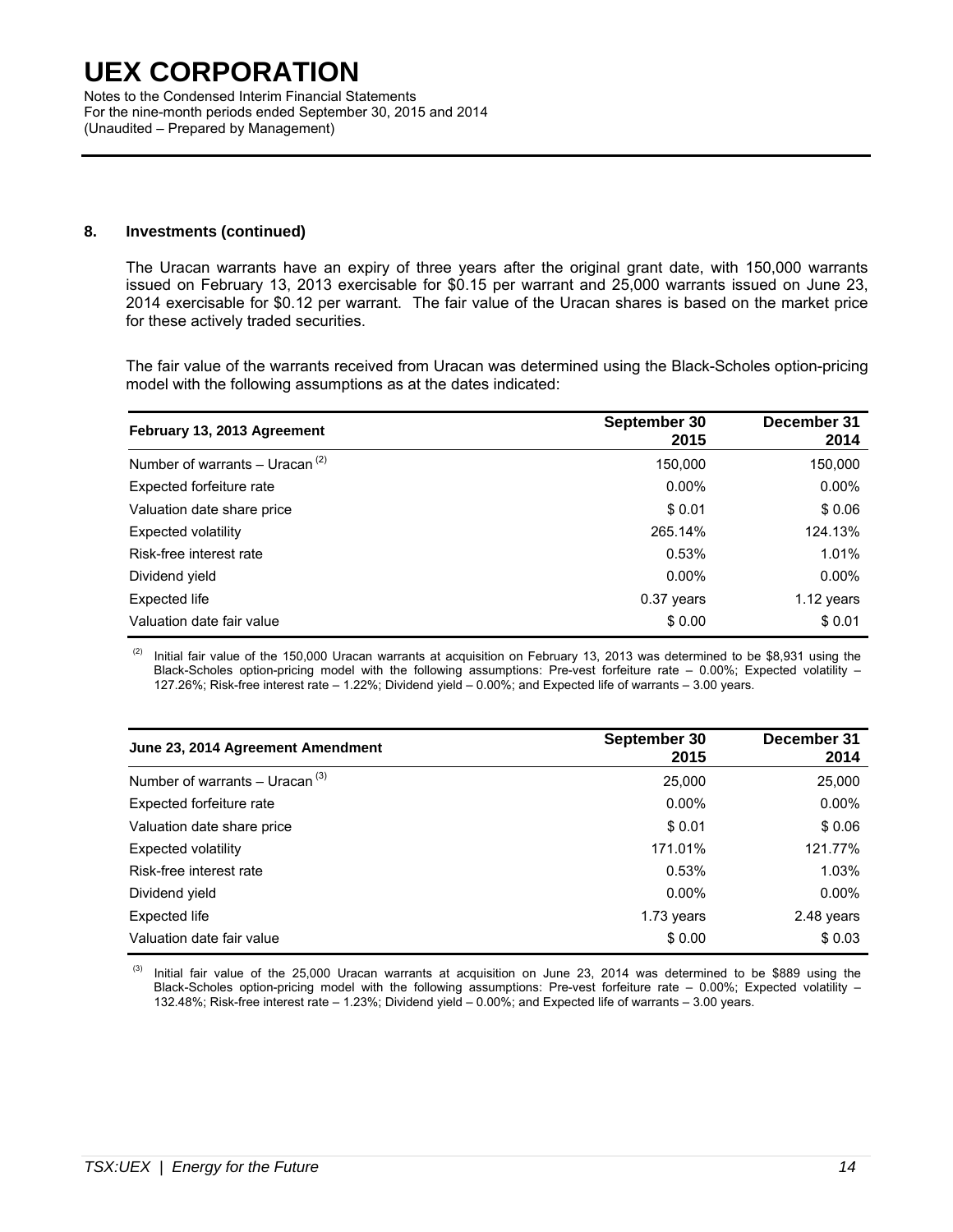Notes to the Condensed Interim Financial Statements For the nine-month periods ended September 30, 2015 and 2014 (Unaudited – Prepared by Management)

### **9. Accounts payable and other liabilities**

|                                         | September 30<br>2015 | December 31<br>2014 |
|-----------------------------------------|----------------------|---------------------|
| Trade payables                          | \$<br>411,886        | \$<br>199,851       |
| Other liabilities                       | 290,085              | 67,570              |
| Uracan - Black Lake program prepayments | 14.212               | 424,034             |
| Flow-through share premium              | 275,000              | 630,984             |
|                                         | 991,183<br>S         | 1,322,439<br>S      |

Other liabilities comprise general and exploration costs incurred in the period for which invoices had not been received at the balance sheet date.

The flow-through share premium at September 30, 2015 represents the difference between the subscription price of \$0.300 per share and the market price at issuance of \$0.275 per share relating to the May 11, 2015 flow-through private placement of 11,000,000 shares (\$275,000).

The flow-through share premium at December 31, 2014 represented the difference between the subscription price of \$0.430 per share and the market price at issuance of \$0.335 per share relating to the September 29, 2014 flow-through placement of 7,176,390 shares (\$681,757). In February of 2015, the flow-through share premium liability of \$630,984 relating to unspent amounts of \$2,856,029 at December 31, 2014 from the September 29, 2014 flow-through placement was extinguished on the filing of and the renouncement of the tax benefits to the subscribers of that placement effective December 31, 2014.

#### **10. Income taxes**

The tax effects of temporary differences that give rise to significant portions of the deferred tax assets and liabilities at September 30, 2015 and December 31, 2014 are presented below:

|                              | September 30    | December 31     |  |
|------------------------------|-----------------|-----------------|--|
|                              | 2015            | 2014            |  |
| Deferred tax assets          |                 |                 |  |
| Losses carried forward       | \$<br>3,973,459 | \$<br>3,512,468 |  |
| Charitable donations         | 3.038           | 8.438           |  |
| Equipment                    | 189,613         | 179,648         |  |
| Share issuance costs         | 180.444         | 151,005         |  |
| Investments                  | 4.838           | 2,347           |  |
|                              | 4,351,392       | 3,853,906       |  |
| Deferred tax liabilities     |                 |                 |  |
| Mineral properties           | 14,701,961      | 13,917,555      |  |
| Net deferred tax liabilities | \$10.350.569    | \$10.063.649    |  |

At September 30, 2015, the Company has non-capital losses available for income tax purposes totaling approximately \$14,716,516 (December 31, 2014 - \$13,009,139) which may be carried forward to reduce future years' taxable income. These losses, if not utilized, will begin expiring in 2028, with the current period's non-capital losses expiring in 2035.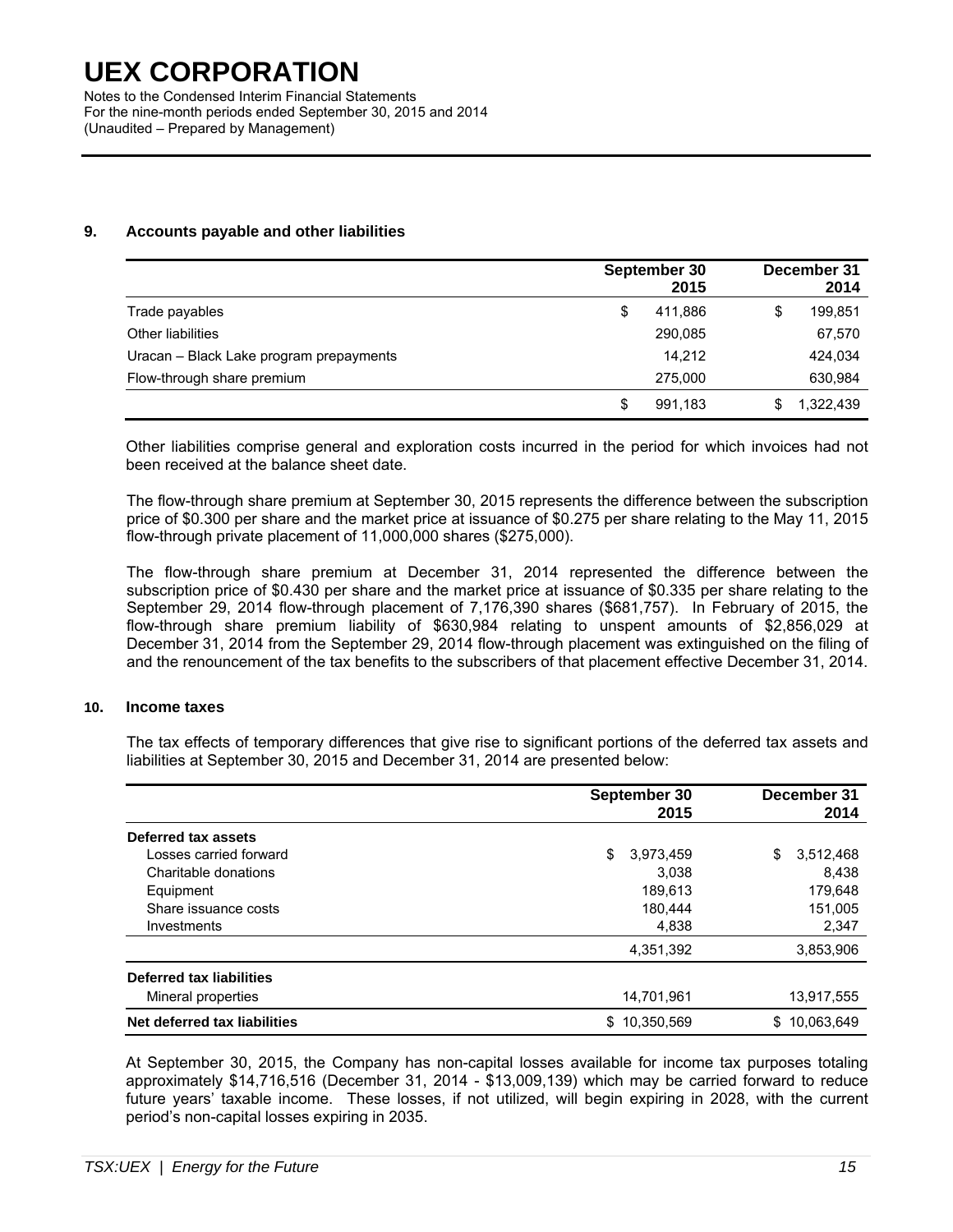Notes to the Condensed Interim Financial Statements For the nine-month periods ended September 30, 2015 and 2014 (Unaudited – Prepared by Management)

### **10. Income taxes (continued)**

A reconciliation of income taxes at statutory rates with the reported taxes for the three-month and six-month periods ended September 30, 2015 and 2014 is as follows:

|                                                                   | Three-month period ended<br>September 30 |           |    | Nine-month period ended<br>September 30 |    |             |    |                |
|-------------------------------------------------------------------|------------------------------------------|-----------|----|-----------------------------------------|----|-------------|----|----------------|
|                                                                   |                                          | 2015      |    | 2014                                    |    | 2015        |    | 2014           |
| Loss before income taxes                                          | \$                                       | (462,096) |    | \$ (469,009)                            | \$ | (1,655,110) |    | \$(12,041,596) |
| Statutory rates                                                   |                                          | 27%       |    | 27%                                     |    | 27%         |    | 27%            |
| Income tax recovery at statutory rates                            |                                          | 124,766   |    | 126,633                                 |    | 446,880     |    | 3,251,231      |
| Non-deductible expenses and permanent<br>differences              |                                          | (26, 259) |    | (21, 867)                               |    | (30, 559)   |    | (93, 161)      |
| Exploration expenditures renounced net of<br>flow-through premium |                                          |           |    |                                         |    | (140, 145)  |    |                |
| Future corporate tax rate differences                             |                                          |           |    |                                         |    |             |    |                |
| Deferred income tax recovery                                      | \$                                       | 98,507    | \$ | 104,766                                 | \$ | 276,176     | \$ | 3,158,070      |
| Deferred income tax recovery – other<br>comprehensive income      | \$                                       | 236       | \$ | (473)                                   | \$ | 2,126       | \$ | 1,181          |

### **11. Share capital**

#### (a) Authorized

 The authorized share capital of the Company consists of an unlimited number of common shares and an unlimited number of (no par value) preferred shares issuable in series, of which 1,000,000 preferred shares have been designated Series 1 Preferred Shares.

(b) Issued and outstanding - common shares

|                                                      | Number of<br>shares | Value             |
|------------------------------------------------------|---------------------|-------------------|
| Balance, December 31, 2013                           | 227,838,679         | 175,316,661<br>S. |
| Issued pursuant to private placement in 2014         | 7,176,390           | 3,085,848         |
| Share issuance costs                                 |                     | (244, 028)        |
| Value attributed to flow-through premium on issuance |                     | (681, 757)        |
| Deferred income taxes on share issuance costs        |                     | 65,887            |
| Balance, December 31, 2014                           | 235,015,069         | 177,542,611       |
| Issued pursuant to private placement in 2015         | 11,000,000          | 3,300,000         |
| Share issuance costs                                 |                     | (243, 558)        |
| Value attributed to flow-through premium on issuance |                     | (275,000)         |
| Deferred income taxes on share issuance costs        |                     | 65,761            |
| Balance, September 30, 2015                          | 246.015.069         | 180.389.814<br>S. |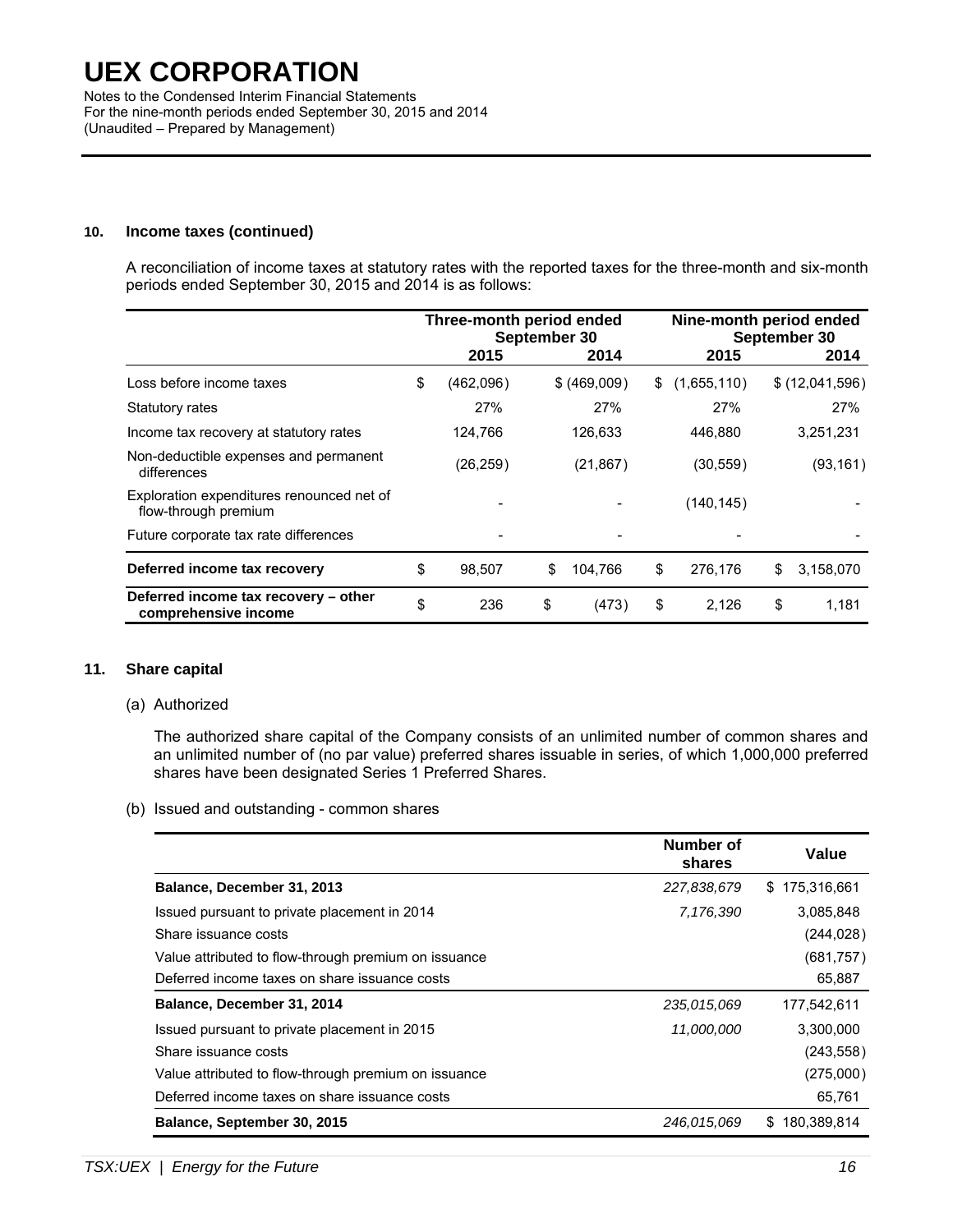Notes to the Condensed Interim Financial Statements For the nine-month periods ended September 30, 2015 and 2014 (Unaudited – Prepared by Management)

#### **11. Share capital**

(b) Issued and outstanding - common shares (continued)

On May 11, 2015, the Company completed an private placement of 11,000,000 flow-through common shares at a price of \$0.300 per share to raise gross proceeds of \$3,300,000, with issue costs of \$78,558 and paid an agent a cash commission of \$165,000, both of which were paid from existing cash reserves. A flow-through premium related to the sale of the associated tax benefits was determined to be \$275,000 and a related \$65,761 deferred income tax was recorded in share capital. Cameco did not exercise its pre-emptive right to participate in the offering and as a result, its ownership interest in UEX declined from approximately 21.28% to approximately 20.33%.

(c) Share-based compensation

Under the Company's share-based compensation plan, the Company may grant share purchase options to its key employees, directors, officers and others providing services to the Company. The maximum number of shares issuable under the plan is a rolling number equal to 10% of the issued and outstanding common shares of the Company from time to time. Under the plan, the exercise price of each share purchase option shall be fixed by the Board of Directors but shall not be less than the quoted closing market price of the shares on the Toronto Stock Exchange on the date prior to the share purchase option being granted and a share purchase option's maximum term is 10 years. The shares subject to each share purchase option shall vest at such time or times as may be determined by the Board of Directors.

A summary of the status of the Company's share-based compensation plan as at September 30, 2015, December 31, 2014 and September 30, 2014 and changes during the periods ended on these dates is presented below:

|                                 | Number of share<br>purchase options | Weighted-average<br>exercise price |  |  |
|---------------------------------|-------------------------------------|------------------------------------|--|--|
| Outstanding, December 31, 2013  | 16,821,000                          | 0.97<br>\$                         |  |  |
| Granted                         | 1,000,000                           | 0.41                               |  |  |
| Expired                         | (1, 175, 000)                       | 0.94                               |  |  |
| Outstanding, September 30, 2014 | 16,646,000                          | 0.93                               |  |  |
| Granted                         | 1,795,000                           | 0.31                               |  |  |
| Cancelled                       | (2,400,000)                         | 1.10                               |  |  |
| Expired                         | (180,000)                           | 0.80                               |  |  |
| Outstanding, December 31, 2014  | 15,861,000                          | 0.84                               |  |  |
| Granted                         | 2,085,000                           | 0.28                               |  |  |
| Cancelled                       | (280,000)                           | 0.29                               |  |  |
| Expired                         | (350,000)                           | 0.60                               |  |  |
| Outstanding, September 30, 2015 | 17,316,000                          | \$<br>0.79                         |  |  |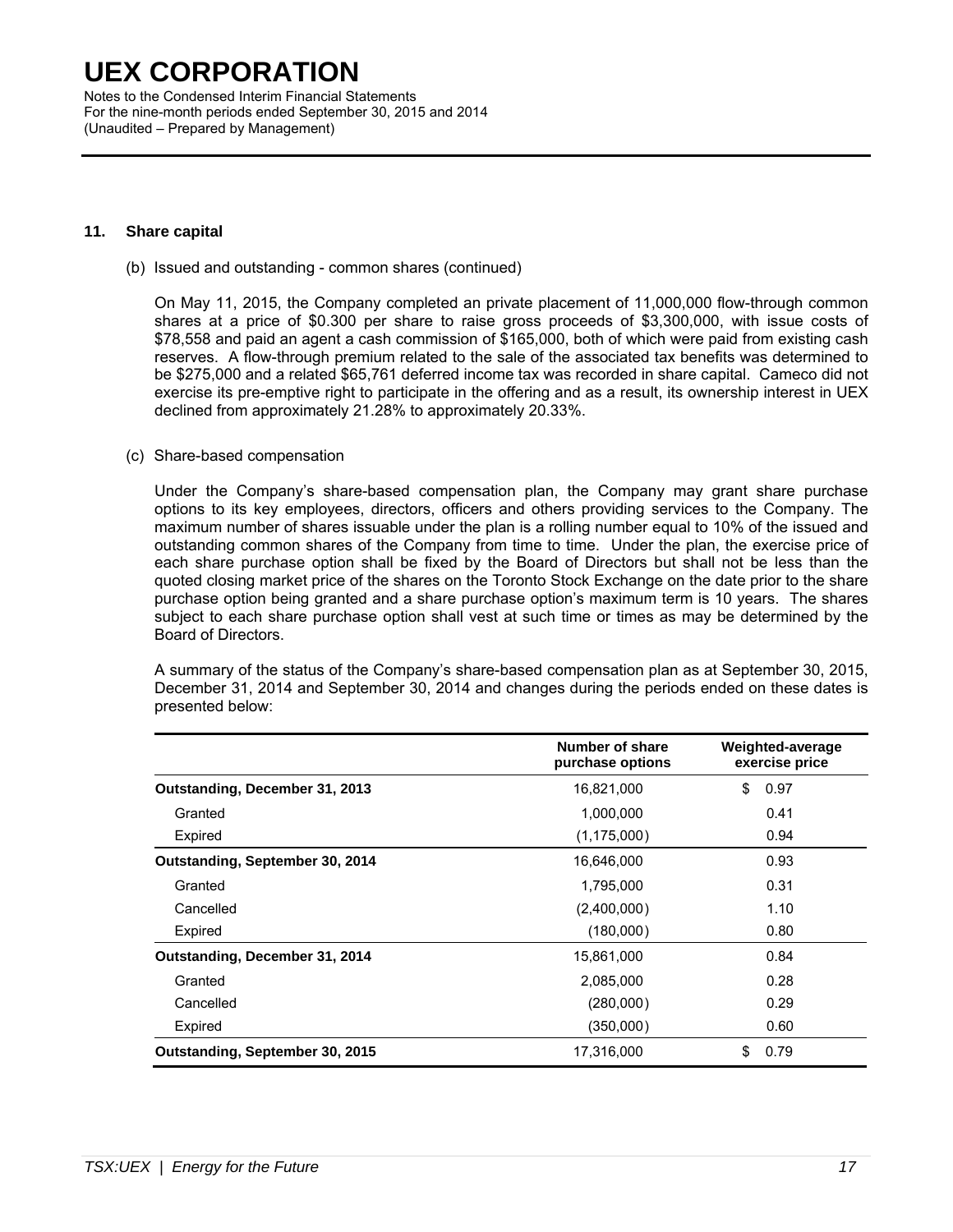Notes to the Condensed Interim Financial Statements For the nine-month periods ended September 30, 2015 and 2014 (Unaudited – Prepared by Management)

### **11. Share capital (continued)**

(c) Share-based compensation (continued)

During the nine-month period ended September 30, 2015, the Company granted 2,085,000 share purchase options pursuant to the Company's share option plan.

On January 15, 2014, the Company granted 1,000,000 share purchase options to a new senior officer pursuant to the Company's share option plan. The share purchase options were issued at an exercise price of \$0.41 and expire on January 15, 2019.

|                                         | September 30<br>2015 | September 30<br>2014 |
|-----------------------------------------|----------------------|----------------------|
| Number of options granted               | 2,085,000            | 1,000,000            |
| Expected forfeiture rate                | 1.06%                | 0.46%                |
| Weighted-average grant date share price | \$0.28               | \$0.41               |
| <b>Expected volatility</b>              | 63.00%               | 67.90%               |
| Risk-free interest rate                 | 0.85%                | 1.53%                |
| Dividend yield                          | $0.00\%$             | $0.00\%$             |
| Expected life                           | 4.09 years           | 4.26 years           |
| Weighted-average grant date fair value  | \$0.13               | \$0.22               |

In Q3 2015, a total of \$12,802 was transferred from the share-based payments reserve to deficit relating to the cancellation of 280,000 share purchase options. In the nine-month period ended September 30, 2015, a total of \$112,039 was transferred from the share-based payments reserve to deficit relating to the expiry and cancellation of 630,000 share purchase options. In Q3 2014, a total of \$324,428 was transferred from the share-based payments reserve to deficit relating to the expiry of 400,000 share purchase options. In the nine-month period ended September 30, 2014, a total of \$797,174 was transferred from the share-based payments reserve to deficit relating to the expiry of 1,175,000 share purchase options.

As at September 30, 2015, the Company had a total of 17,316,000 share purchase options outstanding related to director, employee and consultant share purchase options, the details of which are as follows:

|                             | Outstanding                               |                                               |                                                                         | <b>Exercisable</b>                        |                                               |  |
|-----------------------------|-------------------------------------------|-----------------------------------------------|-------------------------------------------------------------------------|-------------------------------------------|-----------------------------------------------|--|
| Range of<br>exercise prices | Number of<br>share<br>purchase<br>options | <b>Weighted-</b><br>average<br>exercise price | <b>Weighted-</b><br>average<br>remaining<br>contractual life<br>(years) | Number of<br>share<br>purchase<br>options | <b>Weighted-</b><br>average<br>exercise price |  |
| $$0.18 - 0.39$              | 5,660,000                                 | \$0.32                                        | 3.75                                                                    | 2,561,664                                 | \$0.33                                        |  |
| $0.40 - 0.99$               | 5.726.000                                 | 0.74                                          | 5.40                                                                    | 5.392.667                                 | 0.76                                          |  |
| $1.00 - 1.45$               | 5.930.000                                 | 1.28                                          | 3.98                                                                    | 5,930,000                                 | 1.28                                          |  |
|                             | 17,316,000                                | \$0.79                                        | 4.37                                                                    | 13,884,331                                | \$0.90                                        |  |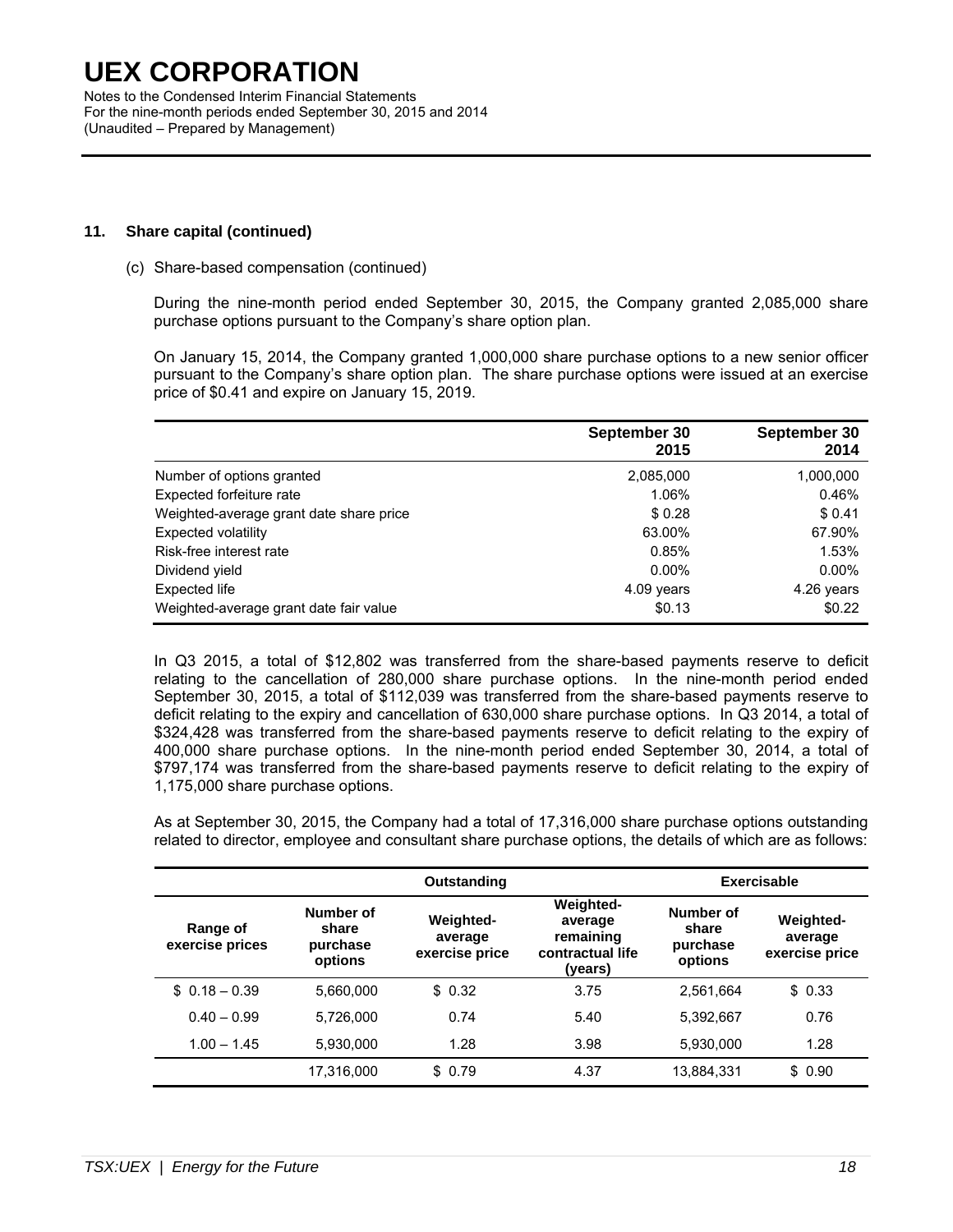Notes to the Condensed Interim Financial Statements For the nine-month periods ended September 30, 2015 and 2014 (Unaudited – Prepared by Management)

#### **11. Share capital (continued)**

(c) Share-based compensation (continued)

The share-based payments reserve values of \$2,990,754 as at September 30, 2015 and \$2,787,954 as at December 31, 2014 on the balance sheet reflect the expensed and capitalized fair value of vested share purchase options. If all options that are vested were exercised, the entire balance of the share-based payments reserve would be transferred to share capital.

The estimated fair value expense of all share purchase options vested during the three-month period ended September 30, 2015 is \$92,567 (2014 - \$85,344). The amount included in mineral properties for the three-month period ended September 30, 2015 is \$7,121 (2014 - \$7,222) and the remaining \$85,446 (2014 – \$78,122) was expensed.

The estimated fair value expense of all share purchase options vested during the nine-month period ended September 30, 2015 is \$314,839 (2014 - \$369,263). The amount included in mineral properties for the nine-month period ended September 30, 2015 is \$25,885 (2014 - \$33,327) and the remaining \$288,954 (2014 - \$335,936) was expensed. The unamortized balance of share-based compensation expense for share purchase options that were not vested at September 30, 2015 is \$220,515 (December 31, 2014 - \$283,693).

(d) Flow-through shares

The Company has financed a portion of its exploration programs through the use of flow-through share issuances. Income tax deductions relating to these expenditures are claimable by the investors and not by the Company. As at September 30, 2015, the Company has spent, on qualified expenditures, \$1,294,597 of the \$3,300,000 flow-through monies raised in the May 11, 2015 placement.

As at September 30, 2015, the Company has spent on qualified expenditures, all (December 31, 2014 - \$229,819) of the \$3,085,848 flow-through monies raised in the September 29, 2014 placement. The Company renounced the income tax benefit of this issue to its subscribers effective December 31, 2014. The Company began incurring Part XII.6 tax on unspent amounts relating to this placement subsequent to December 31, 2014. During the three-month and nine-month periods ended September 30, 2015, \$Nil and \$940, respectively, were incurred and netted against interest income. Part XII.6 tax was not incurred in the comparative three-month and nine-month periods.

### **12. Commitments**

The Company has obligations under operating leases for its premises, which expire between November 30, 2015 and October 31, 2020. The future minimum payments are as follows:

|                 | September 30<br>2015 |
|-----------------|----------------------|
| 2015            | \$<br>28,077         |
| 2016            | 71,040               |
| 2017            | 71,675               |
| 2018            | 67,774               |
| 2019 and beyond | 114,403              |

Other commitments in respect of the Company's mineral properties are disclosed in Notes 7 and 11(d).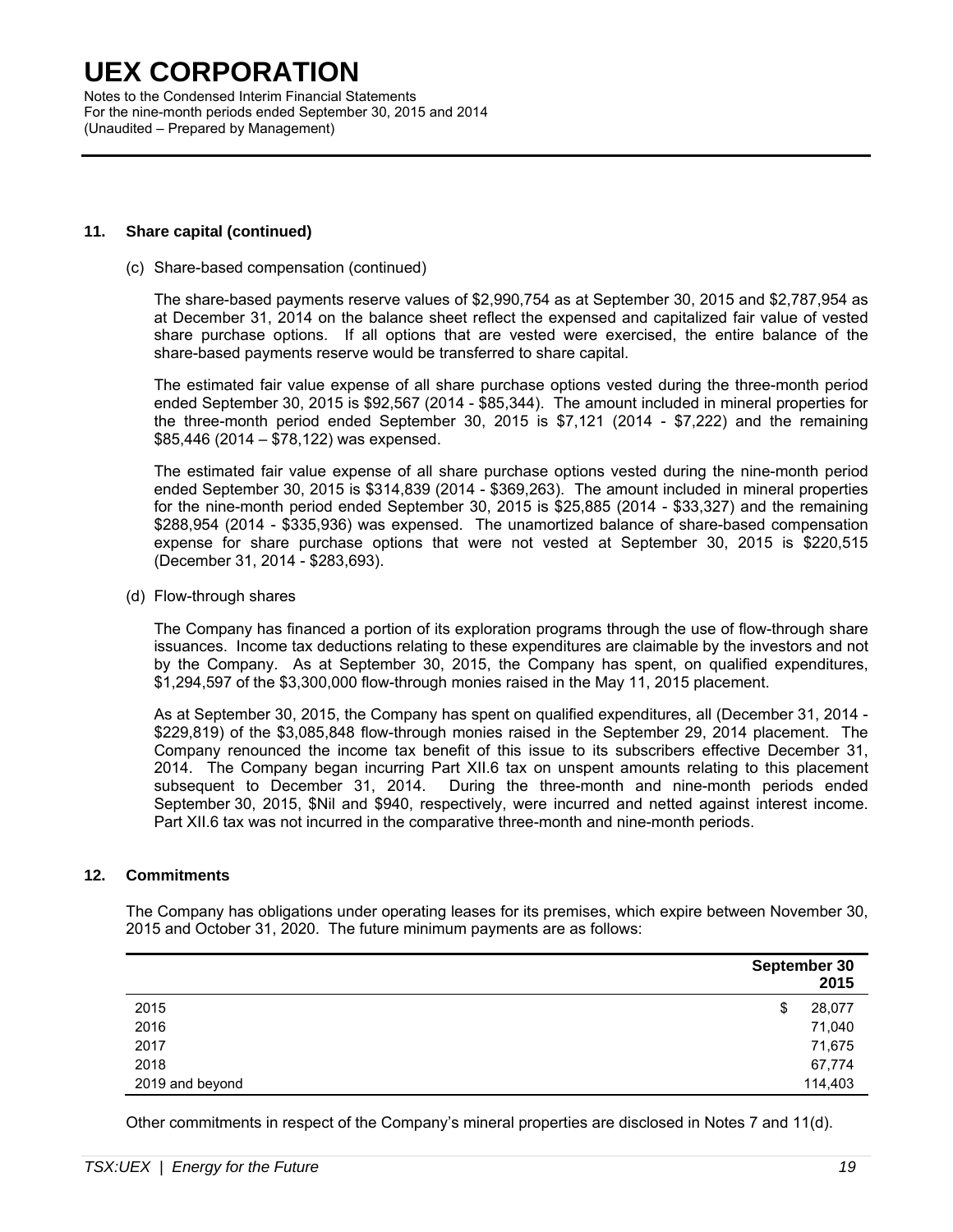Notes to the Condensed Interim Financial Statements For the nine-month periods ended September 30, 2015 and 2014 (Unaudited – Prepared by Management)

#### **13. Management of capital**

The Company's objective when managing capital is to safeguard the Company's ability to continue as a going concern in order to pursue the exploration and evaluation programs on its mineral properties. The Company manages its capital structure, consisting of shareholders' equity, and makes adjustments to it, based on funds available to the Company, in order to support the exploration and evaluation of its mineral properties. Historically, the Company has relied exclusively on the issuance of common shares for its capital requirements.

All of the Company's cash and cash equivalents are available for exploration and evaluation programs and administrative operations. The Company has not changed its approach to capital management during the current period, and is not subject to any external capital restrictions.

### **14. Management of financial risk**

The Company operates entirely in Canada and is therefore not subject to any significant foreign currency risk. The Company's financial instruments are exposed to limited liquidity risk, credit risk and market risk.

Liquidity risk is the risk that the Company will not be able to meet its financial obligations as they fall due. The Company manages liquidity risk through the management of its capital structure as outlined in Note 13. Accounts payable and other liabilities are due within the current operating period.

Credit risk is the risk of an unexpected loss if a third party to a financial instrument fails to meet its contractual obligations. The Company's exposure to credit risk includes cash and cash equivalents and amounts receivable. The Company reduces its credit risk by maintaining its bank accounts at large national financial institutions. The maximum exposure to credit risk is equal to the carrying value of cash and cash equivalents and amounts receivable. The Company's investment policy is to invest its cash in highly liquid short-term interest-bearing investments that are redeemable 90 days or less from the original date of acquisition.

Market risk is the risk that changes in market prices such as foreign exchange rates and interest rates will affect the Company's income. The Company is subject to interest rate risk on its cash and cash equivalents. The Company reduces this risk by investing its cash in highly liquid short-term interest-bearing investments that earn interest on a fixed rate basis.

All financial instruments measured at fair value are categorized into one of three hierarchy levels, described below, for disclosure purposes. Each level is based on the transparency of the inputs used to measure the fair values of assets and liabilities:

- Level 1 Values based on unadjusted quoted prices in active markets that are accessible at the measurement date for identical assets or liabilities;
- Level 2 Values based on quoted prices in markets that are not active or model inputs that are observable either directly or indirectly for substantially the full term of the asset or liability; and
- Level 3 Values based on prices or valuation techniques that require inputs that are both unobservable and significant to the overall fair value measurement.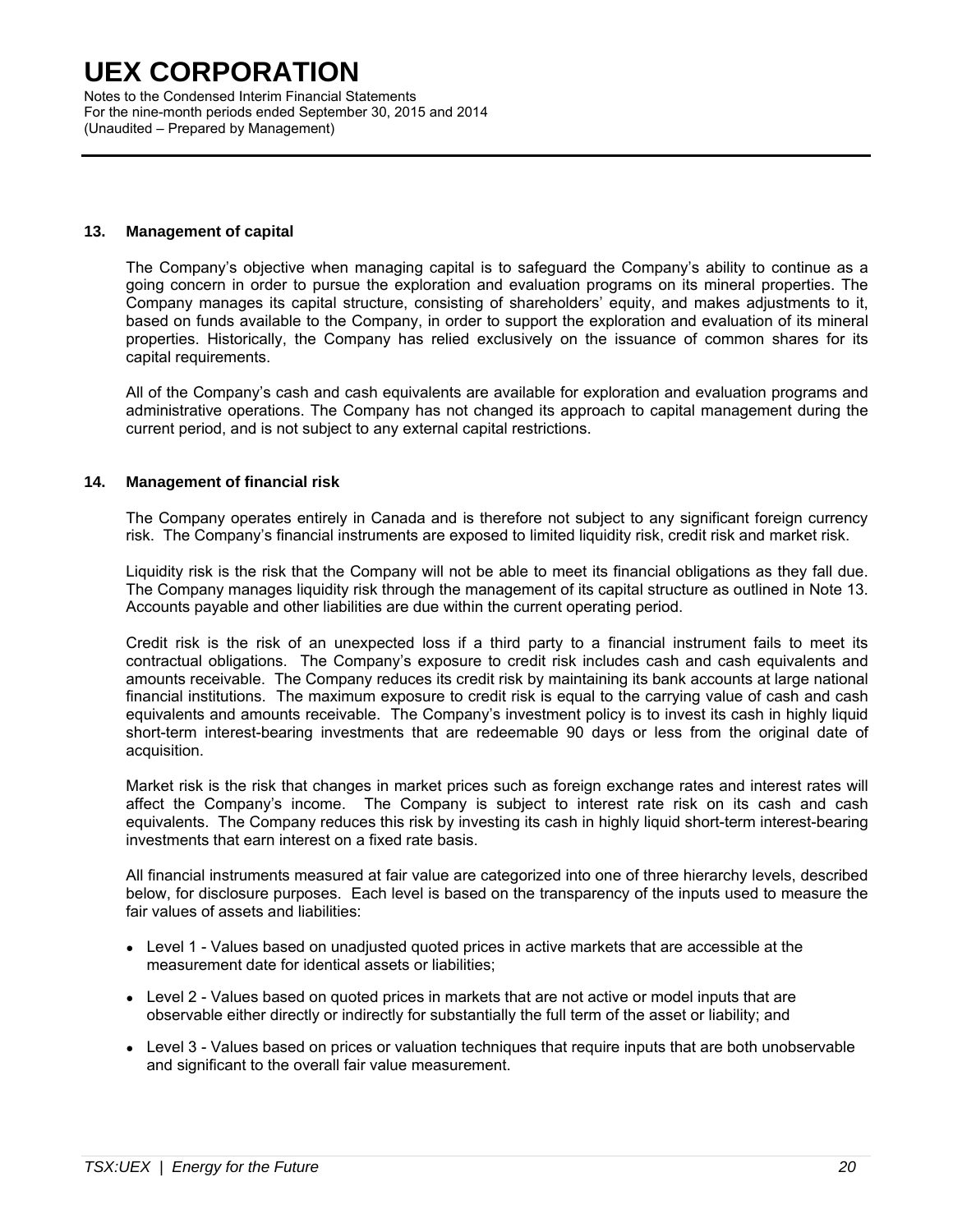Notes to the Condensed Interim Financial Statements For the nine-month periods ended September 30, 2015 and 2014 (Unaudited – Prepared by Management)

### **14. Management of financial risk (continued)**

The carrying values of amounts receivable, and accounts payable and other liabilities are a reasonable estimate of their fair values because of the short period to maturity of these instruments.

Cash and cash equivalents are classified as loans and receivables and are initially recorded at fair value and subsequently at amortized cost with accrued interest recorded in accounts receivable.

The following table summarizes those assets and liabilities carried at fair value:

| <b>Investments</b>                        | Level 1 |                              | Level 2 |                          | Level 3 |     | Total |
|-------------------------------------------|---------|------------------------------|---------|--------------------------|---------|-----|-------|
| Shares - Uracan (TSX-V: URC)              |         | 3.500                        | \$      | $\overline{\phantom{a}}$ | \$.     |     | 3,500 |
| Warrants – Uracan $(1)$                   |         | ۰                            |         |                          |         | 89  | 89    |
| Warrants – Uracan (current portion) $(1)$ |         | $\qquad \qquad \blacksquare$ |         | -                        |         | 143 | 143   |
|                                           |         | 3.500                        | S       | $\overline{\phantom{a}}$ | \$.     | 232 | 3.732 |

 $(1)$  Black-Scholes inputs for the Uracan warrant valuation are disclosed in Note 8 – Investments.

The following table shows a reconciliation from the beginning balances to ending balances for Level 1 fair value measurements for investments:

|                                                                                                                                      | Number of<br><b>Shares</b> | Change in<br><b>Fair Value</b><br>(OCI) | <b>Fair Value</b> |
|--------------------------------------------------------------------------------------------------------------------------------------|----------------------------|-----------------------------------------|-------------------|
| Balance, December 31, 2013                                                                                                           | 300,000                    |                                         | \$<br>27,000      |
| Gains (losses) for the three months ended March 31, 2014                                                                             |                            | 9,000                                   |                   |
| Shares received as partial consideration for the Black Lake Project<br>earn-in agreement amendment (June 23, 2014) (see Note 7(v))   | 50,000                     |                                         | 2.750             |
| Gains (losses) for the three months ended June 30, 2014                                                                              |                            | (21, 250)                               |                   |
| Gains (losses) for the three months ended September 30, 2014                                                                         |                            | 3.500                                   |                   |
| Gains (losses) for the three months ended December 31, 2014                                                                          |                            | (1,750)                                 |                   |
| Changes in fair value – total unrealized gain (loss) on financial assets at<br>FVTPL (shares) – year ended December 31, 2014         |                            | (10,500)                                | (10,500)          |
| Balance, December 31, 2014                                                                                                           | 350,000                    |                                         | 19.250            |
| Gains (losses) for the three months ended March 31, 2015                                                                             |                            | (7,000)                                 |                   |
| Gains (losses) for the three months ended June 30, 2015                                                                              |                            | (7,000)                                 |                   |
| Gains (losses) for the three months ended September 30, 2015                                                                         |                            | (1,750)                                 |                   |
| Changes in fair value – total unrealized gain (loss) on financial assets at<br>FVTPL (shares) - nine months ended September 30, 2015 |                            | (15,750)                                | (15,750)          |
| Balance, September 30, 2015                                                                                                          | <i>350.000</i>             |                                         | S<br>3,500        |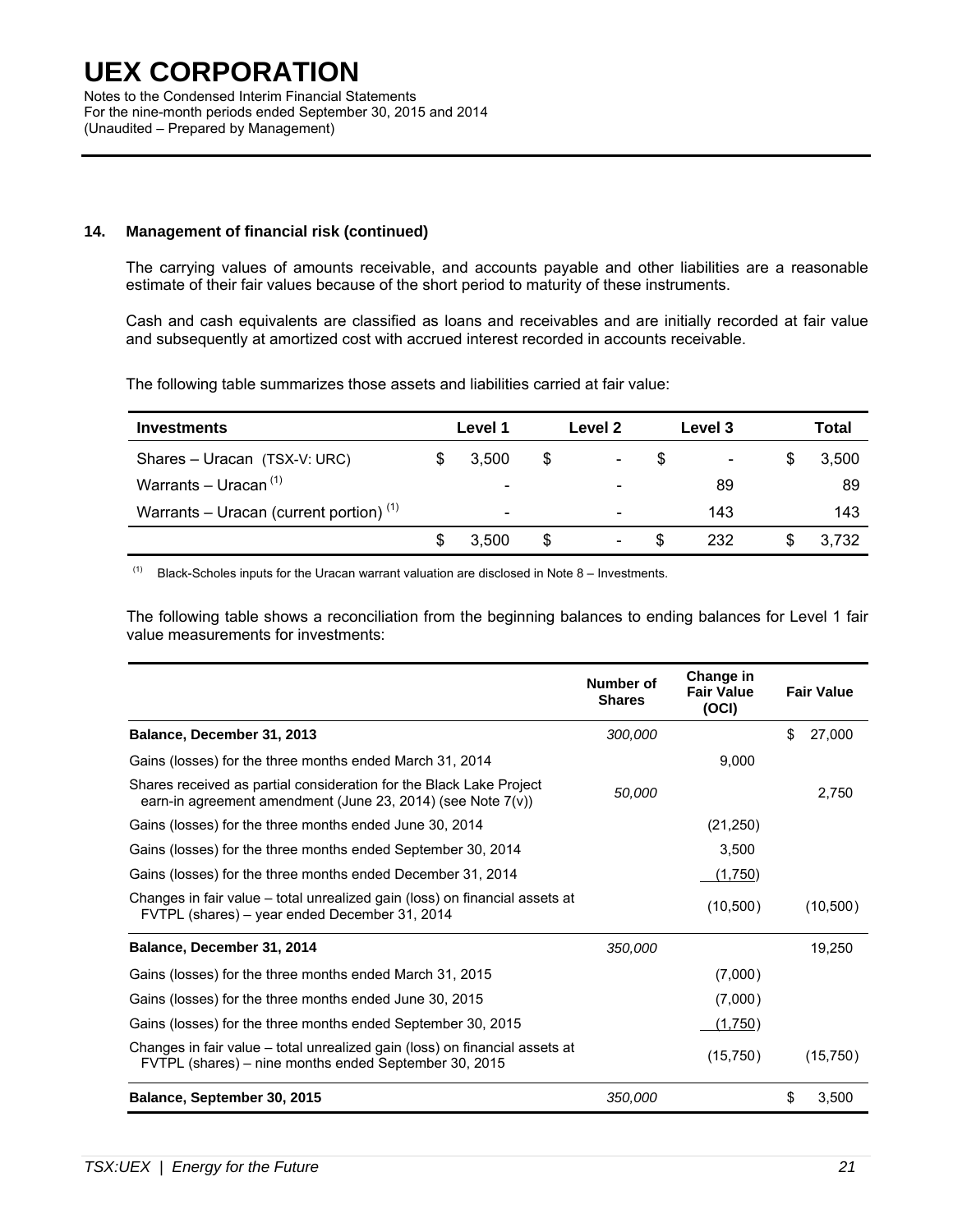Notes to the Condensed Interim Financial Statements For the nine-month periods ended September 30, 2015 and 2014 (Unaudited – Prepared by Management)

### **14. Management of financial risk (continued)**

The Company's policy is to recognize transfers out of Level 3 as of the date of the event or change in circumstances that caused the transfer. There have been no transfers out of Level 3 in the period.

The following table shows a reconciliation from the beginning balances to ending balances for Level 3 fair value measurements:

|                                                                                                                                                | Number of<br>Warrants | Change in<br><b>Fair Value</b><br>(Expense) | Fair Value <sup>(1)</sup> |
|------------------------------------------------------------------------------------------------------------------------------------------------|-----------------------|---------------------------------------------|---------------------------|
| Balance, December 31, 2013                                                                                                                     | 150,000               |                                             | \$<br>4,733               |
| Gains (losses) for the three months ended March 31, 2014                                                                                       |                       | 4,481                                       |                           |
| Warrants received as partial consideration for the Black Lake Project<br>earn-in agreement amendment (June 23, 2014) (see Note 7(v))           | 25,000                |                                             | 889                       |
| Gains (losses) for the three months ended June 30, 2014                                                                                        |                       | (7, 397)                                    |                           |
| Gains (losses) for the three months ended September 30, 2014                                                                                   |                       | 1,001                                       |                           |
| Gains (losses) for the three months ended December 31, 2014                                                                                    |                       | (770)                                       |                           |
| Changes in fair value – total unrealized gain (loss) on held-for-trading<br>financial assets (warrants) - year ended December 31, 2014         |                       | (2,685)                                     | (2,685)                   |
| Balance, December 31, 2014                                                                                                                     | 175,000               |                                             | 2,937                     |
| Gains (losses) for the three months ended March 31, 2015                                                                                       |                       | (2, 332)                                    |                           |
| Gains (losses) for the three months ended June 30, 2015                                                                                        |                       | (536)                                       |                           |
| Gains (losses) for the three months ended September 30, 2015                                                                                   |                       | 163                                         |                           |
| Changes in fair value – total unrealized gain (loss) on held-for-trading<br>financial assets (warrants) – nine months ended September 30, 2015 |                       | (2,705)                                     | (2,705)                   |
| Balance, September 30, 2015                                                                                                                    | 175,000               |                                             | \$<br>232                 |

 $(1)$  See Note 8 for Black-Scholes fair value assumptions

The following table shows the valuation techniques used in the determination of fair values within Level 3 of the hierarchy, as well as the key unobservable inputs used in the valuation model:

| Level 3 item      | <b>Valuation approach</b>                                                                           | Key unobservable inputs                                                                              | Inter-relationship between key<br>unobservable inputs and fair<br>value measurement    |
|-------------------|-----------------------------------------------------------------------------------------------------|------------------------------------------------------------------------------------------------------|----------------------------------------------------------------------------------------|
| Warrants - Uracan | The fair value has been<br>determined by using the<br><b>Black-Scholes option</b><br>pricing model. | Expected volatility for Uracan<br>shares, derived from the<br>shares' historical prices<br>(weekly). | The estimated fair value for the<br>warrants increases as the volatility<br>increases. |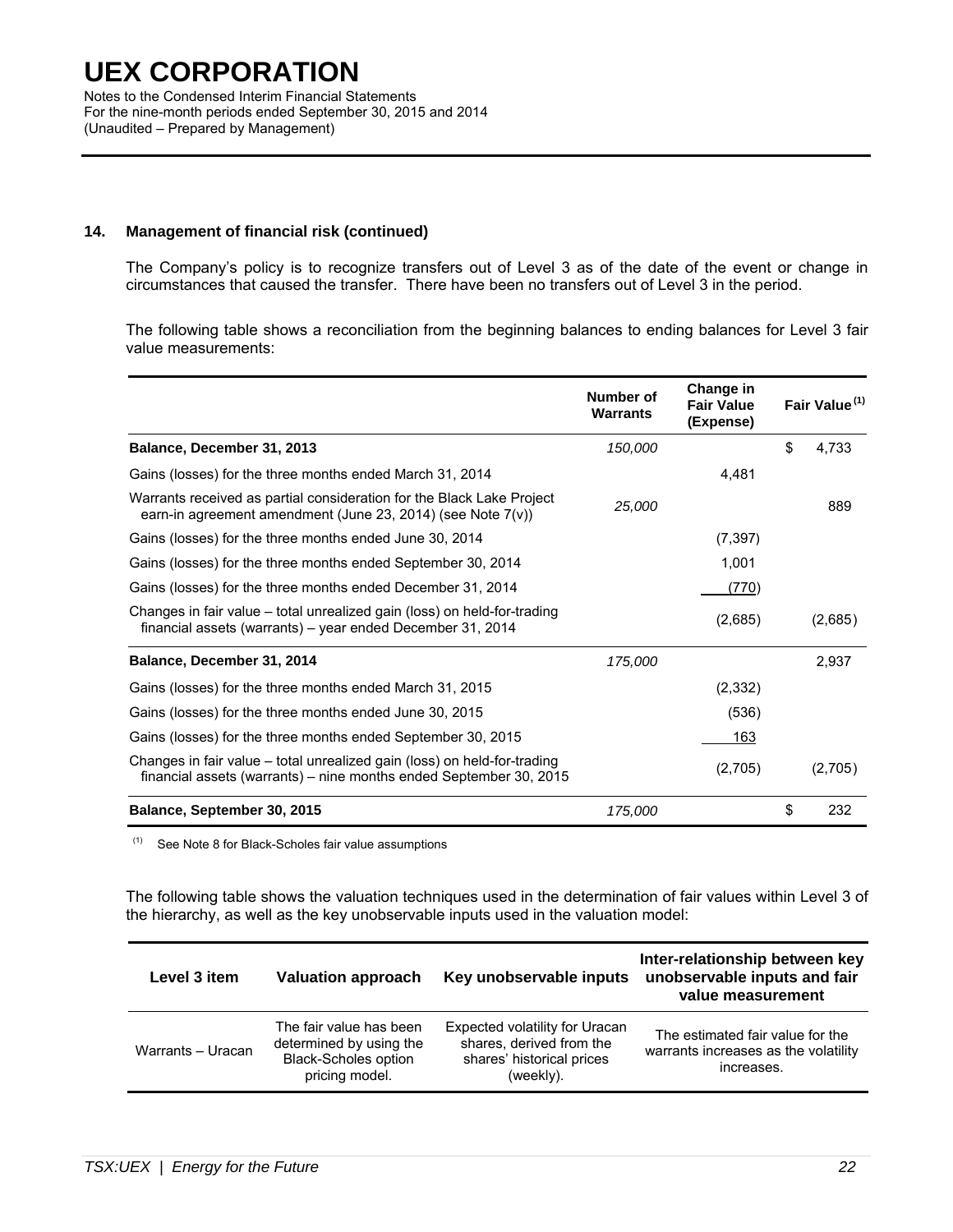Notes to the Condensed Interim Financial Statements For the nine-month periods ended September 30, 2015 and 2014 (Unaudited – Prepared by Management)

### **15. Segmented information**

The Company conducts its business as a single operating segment, being the mining and mineral exploration business in Canada. All mineral properties and equipment are located in Canada.

#### **16. Office expenses**

|                                |   | Three months ended<br>September 30 |     |         |    | Nine months ended<br>September 30 |    |         |  |
|--------------------------------|---|------------------------------------|-----|---------|----|-----------------------------------|----|---------|--|
|                                |   | 2015                               |     | 2014    |    | 2015                              |    | 2014    |  |
| Insurance                      |   | 13.050                             | \$  | 12,639  | \$ | 38,880                            | S  | 38,069  |  |
| Office supplies and consulting |   | 64.584                             |     | 91.477  |    | 281,201                           |    | 251,612 |  |
| Telephone                      |   | 3,529                              |     | 4,702   |    | 10,998                            |    | 12,945  |  |
|                                | S | 81.163                             | \$. | 108.818 |    | \$ 331,079                        | S. | 302,626 |  |

#### **17. Related party transactions**

The value of all transactions relating to key management personnel, close members of the family of persons that are key management personnel and entities over which they have control or significant influence are as follows:

(a) Related party transactions

Related party transactions include the following payments which were made to related parties other than key management personnel:

|                                                            |   | Three months ended<br>September 30 |    |       |    | Nine months ended<br>September 30 |   |        |
|------------------------------------------------------------|---|------------------------------------|----|-------|----|-----------------------------------|---|--------|
|                                                            |   | 2015                               |    | 2014  |    | 2015                              |   | 2014   |
| Panterra Geoservices Inc. <sup>(1)</sup>                   |   | $\overline{\phantom{a}}$           | \$ |       | \$ | $\sim$ $-$                        | S | 2,000  |
| Panterra Geoservices Inc. share-based<br>payments $(1)(2)$ |   | 2.528                              |    | 3.758 |    | 7.814                             |   | 13.151 |
| Cameco Corporation <sup>(3)</sup>                          |   | $\overline{\phantom{a}}$           |    |       |    | 12.000                            |   |        |
|                                                            | S | 2.528                              | S  | 3.758 | S  | 19.814                            | S | 15.151 |

 $(1)$  Panterra Geoservices Inc. is a company owned by David Rhys, a member of the management advisory board that provides geological consulting services to the Company. The management advisory board members are not paid a retainer or fee; specific services are invoiced as provided.

 $(2)$  Share-based compensation expense is the fair value of options granted which have been calculated using the Black-Scholes option-pricing model and the assumptions disclosed in Note 11(c) of the December 31, 2014 audited annual financial statements, in addition to Note 11(c) of the September 30, 2015 unaudited condensed interim financial statements for options granted and vesting in the period.

 $^{(3)}$  Represents an amount paid to Cameco (20.33% shareholder of UEX Corporation) in May of 2015 to acquire its 70% interest in the Umpherville River Project (see Note 7(v)).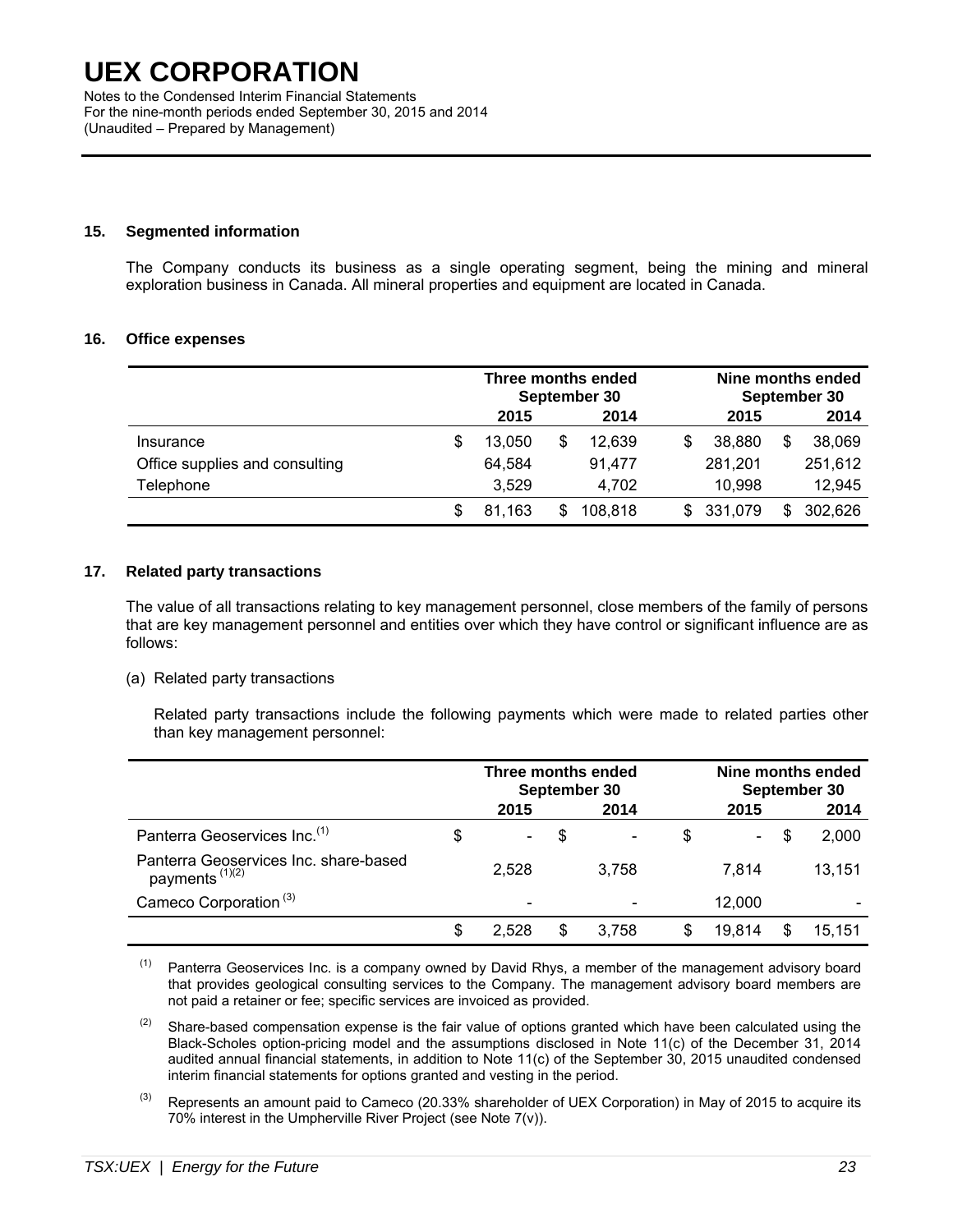Notes to the Condensed Interim Financial Statements For the nine-month periods ended September 30, 2015 and 2014 (Unaudited – Prepared by Management)

### **17. Related party transactions (continued)**

#### (b) Key management personnel compensation

Key management personnel compensation includes management and director compensation, inclusive of any consulting arrangements with directors, as follows:

|                                                       |     | Three months ended<br>September 30 |     |         |     | Nine months ended<br>September 30 |    |             |
|-------------------------------------------------------|-----|------------------------------------|-----|---------|-----|-----------------------------------|----|-------------|
|                                                       |     | 2015                               |     | 2014    |     | 2015                              |    | 2014        |
| Salaries and short-term employee<br>benefits $(1)(2)$ | S   | 148,224                            | S.  | 182.493 | \$. | 444,324                           | S. | 526.389     |
| Share-based payments <sup>(3)</sup>                   |     | 81,465                             |     | 75.134  |     | 257.671                           |    | 330,629     |
| Other compensation <sup>(4)</sup>                     |     | $\overline{\phantom{a}}$           |     |         |     | 183,000                           |    | 183,000     |
|                                                       | \$. | 229,689                            | SS. | 257.627 | S   | 884,995                           |    | \$1,040,018 |

 $(1)$  In the event of a change of control of the Company, certain senior management may elect to terminate their employment agreements and the Company shall pay termination benefits of up to two times their respective annual salaries at that time and all of their share purchase options will become immediately vested with all other employee benefits, if any, continuing for a period of up to two years.

 $(2)$  In the event that Mr. Lemaitre's (UEX's President and CEO) employment is terminated by the Corporation for any reason other than as a result of a change of control, death or termination for cause, the Corporation will pay a termination amount equal to one year's base salary plus any bonus owing. All other employee related benefits will continue for a period of one year following such termination. Mr. Lemaitre may also terminate the employment agreement upon three months written notice to the Board and receive a lump sum payment equal to his base salary plus benefits for three months.

 $^{(3)}$  Share-based compensation expense is the fair value of options granted which have been calculated using the Black-Scholes option-pricing model and the assumptions disclosed in Note 11(c) of the December 31, 2014 audited annual financial statements, in addition to Note 11(c) of the September 30, 2015 unaudited condensed interim financial statements for options granted and vesting in the period.

 $(4)$  Represents amounts paid in January 2015 and January 2014 to Mr. Graham Thody, the Company's former President and CEO, under the terms of a retirement consulting agreement for consulting services up to December 31, 2015, when the consulting arrangement will terminate. As at September 30, 2015 and 2014, one quarter of the annual amount, or \$45,750, is included in prepaid expenses (December 31, 2014 - \$Nil). During the term of this agreement, Mr. Thody is not entitled to receive director's fees; however, upon expiry of this agreement on December 31, 2015, Mr. Thody will then be entitled to receive director's fees in 2016 on the same terms as other non-management directors.